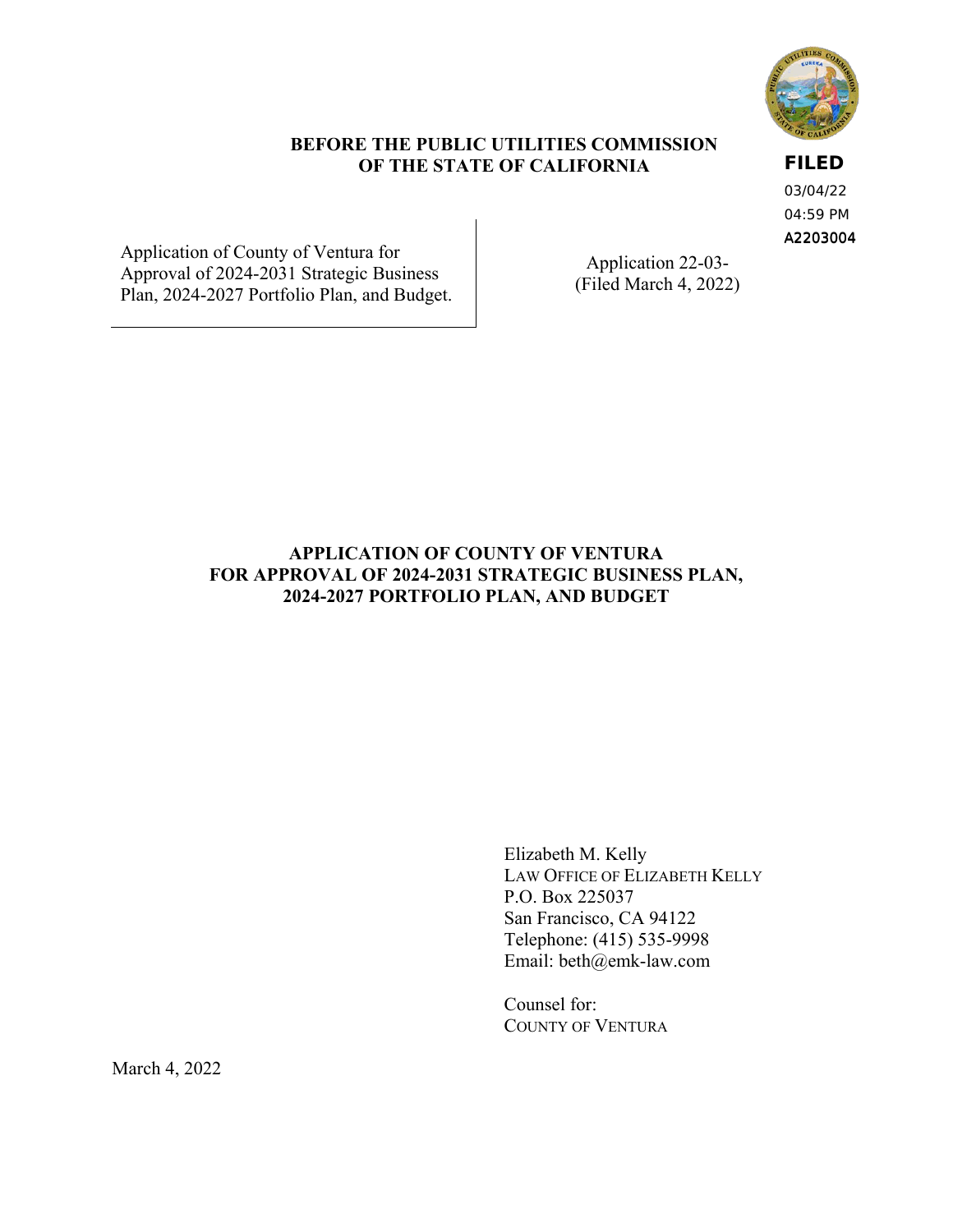# **TABLE OF CONTENTS**

| I.  |                |    |                                                                                                                                    |  |  |  |  |  |
|-----|----------------|----|------------------------------------------------------------------------------------------------------------------------------------|--|--|--|--|--|
| II. |                |    |                                                                                                                                    |  |  |  |  |  |
|     | $\mathbf{A}$ . |    |                                                                                                                                    |  |  |  |  |  |
|     | <b>B.</b>      |    |                                                                                                                                    |  |  |  |  |  |
|     | $\mathbf{C}$ . |    |                                                                                                                                    |  |  |  |  |  |
| Ш.  |                |    |                                                                                                                                    |  |  |  |  |  |
|     | $\mathbf{A}$ . |    |                                                                                                                                    |  |  |  |  |  |
|     |                | 1. |                                                                                                                                    |  |  |  |  |  |
|     |                | 2. | 3C-REN Has a Proven Track Record as a Program Administrator                                                                        |  |  |  |  |  |
|     | <b>B.</b>      |    | The Context of REN Program Offerings and Portfolio Segmentation 11                                                                 |  |  |  |  |  |
|     |                | 1. | RENs Are Allowed to Offer Programs That IOUs and CCAs Do Not<br>Intend to Undertake, Pilot Programs, and Programs Serving Hard-to- |  |  |  |  |  |
|     |                | 2. | RENs May Serve Any Area of Portfolio Segmentation 12                                                                               |  |  |  |  |  |
| IV. |                |    |                                                                                                                                    |  |  |  |  |  |
|     | A.             |    |                                                                                                                                    |  |  |  |  |  |
|     | <b>B.</b>      |    |                                                                                                                                    |  |  |  |  |  |
|     | $\mathbf{C}$ . |    |                                                                                                                                    |  |  |  |  |  |
|     | D.             |    |                                                                                                                                    |  |  |  |  |  |
|     | E.             |    |                                                                                                                                    |  |  |  |  |  |
|     | F.             |    |                                                                                                                                    |  |  |  |  |  |
|     | G.             |    |                                                                                                                                    |  |  |  |  |  |
| V.  |                |    | OVERVIEW OF 3C-REN BUDGET, COST EFFECTIVENESS AND VALUE TO RATEPAYERS                                                              |  |  |  |  |  |
|     | A.             |    |                                                                                                                                    |  |  |  |  |  |
|     |                | 1. |                                                                                                                                    |  |  |  |  |  |
|     |                | 2. | 3C-REN's Proposed Budget Is Reasonable and Should Be Approved                                                                      |  |  |  |  |  |
|     | <b>B.</b>      |    |                                                                                                                                    |  |  |  |  |  |
|     |                | 1. | RENs Are Subject to Value-Based Criteria, Not a Minimum Cost-                                                                      |  |  |  |  |  |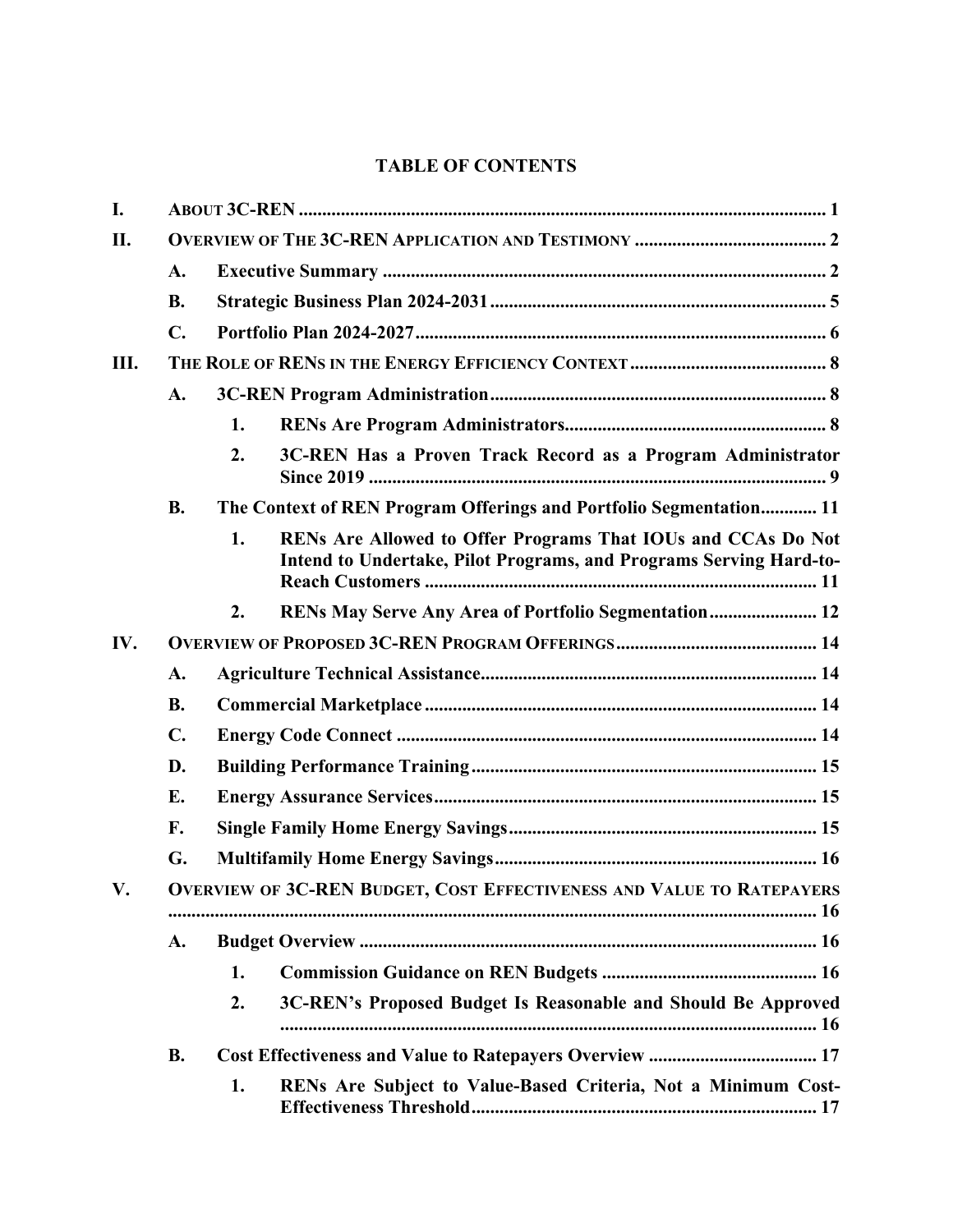|       |                                                                            | 3C-REN Has Focused on Value-Driven Approaches in Its Portfolio. 19<br>$\overline{2}$ .                                                |  |  |  |  |  |  |
|-------|----------------------------------------------------------------------------|---------------------------------------------------------------------------------------------------------------------------------------|--|--|--|--|--|--|
| VI.   | COORDINATION BETWEEN 3C-REN AND OTHER PROGRAM ADMINISTRATORS 20            |                                                                                                                                       |  |  |  |  |  |  |
|       | A.                                                                         | Commission Requirements for REN Program Coordination  20                                                                              |  |  |  |  |  |  |
|       | <b>B.</b>                                                                  | 3C-REN Has Worked to Avoid Overlap with Other Program Administrators,                                                                 |  |  |  |  |  |  |
|       | $\mathbf{C}$ .                                                             | 3C-REN Seeks Continued Authorization for Southern California Gas<br>Company to Serve as Fiscal Manager for Commission-approved 3C-REN |  |  |  |  |  |  |
| VII.  |                                                                            |                                                                                                                                       |  |  |  |  |  |  |
|       | A.                                                                         |                                                                                                                                       |  |  |  |  |  |  |
|       | <b>B.</b>                                                                  | <b>Desiloing Energy Efficiency and Other Load Management Offerings  24</b>                                                            |  |  |  |  |  |  |
|       | $\mathbf{C}$ .                                                             | <b>Expansion of the HTR Definition to Include the Public Sector  24</b>                                                               |  |  |  |  |  |  |
| VIII. |                                                                            |                                                                                                                                       |  |  |  |  |  |  |
|       | A.                                                                         |                                                                                                                                       |  |  |  |  |  |  |
|       | <b>B.</b>                                                                  |                                                                                                                                       |  |  |  |  |  |  |
|       | $\mathbf{C}$ .                                                             |                                                                                                                                       |  |  |  |  |  |  |
| IX.   | <b>COMPLIANCE WITH THE COMMISSION'S RULES OF PRACTICE AND PROCEDURE 26</b> |                                                                                                                                       |  |  |  |  |  |  |
|       | A.                                                                         |                                                                                                                                       |  |  |  |  |  |  |
|       | <b>B.</b>                                                                  |                                                                                                                                       |  |  |  |  |  |  |
|       | $\mathbf{C}$ .                                                             |                                                                                                                                       |  |  |  |  |  |  |
|       | D.                                                                         | Legal Name and Principal Place of Business - Rule 2.1(a)  28                                                                          |  |  |  |  |  |  |
|       | E.                                                                         | Correspondence and Communication Regarding This Application - Rule                                                                    |  |  |  |  |  |  |
|       | F.                                                                         |                                                                                                                                       |  |  |  |  |  |  |
|       | G.                                                                         |                                                                                                                                       |  |  |  |  |  |  |
|       | H.                                                                         |                                                                                                                                       |  |  |  |  |  |  |
|       | I.                                                                         |                                                                                                                                       |  |  |  |  |  |  |
|       | J.                                                                         |                                                                                                                                       |  |  |  |  |  |  |
| X.    |                                                                            | <b>CONCLUSION 29</b>                                                                                                                  |  |  |  |  |  |  |

**Appendix A Verification**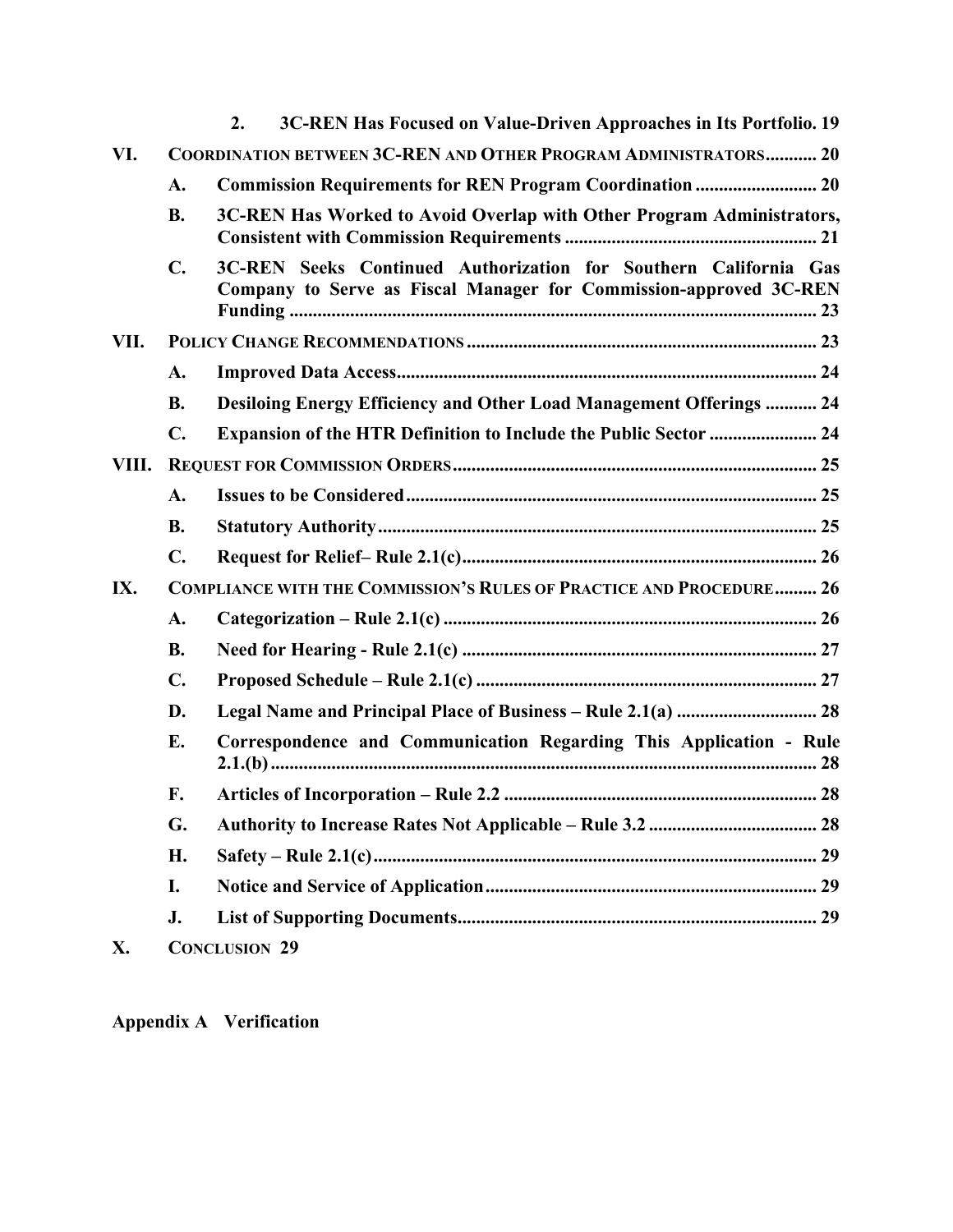## **BEFORE THE PUBLIC UTILITIES COMMISSION OF THE STATE OF CALIFORNIA**

Application of County of Ventura for<br>
Application 22-03-<br>
Plan, 2024-2027 Portfolio Plan, and Budget. (Filed March 4, 2022)

## **APPLICATION OF COUNTY OF VENTURA FOR APPROVAL OF 2024-2031 STRATEGIC BUSINESS PLAN, 2024-2027 PORTFOLIO PLAN, AND BUDGET**

## <span id="page-3-0"></span>**I. ABOUT 3C-REN**

 industry trainings that help reduce energy use, strengthen local job markets, and support efforts to The Tri-County Regional Energy Network (3C-REN) is a partnership between the Counties of San Luis Obispo, Santa Barbara and Ventura established to deliver energy-saving programs and achieve climate goals in the Tri-County Region. The tri-counties have worked together since July 2014 to provide energy efficiency financing and outreach services within the three counties, 25 incorporated cities, and 63 special districts. In 2018, 3C-REN was approved by the California Public Utilities Commission (Commission) to become a Regional Energy Network (REN) dedicated to serving hard-to-reach (HTR) customers.

3C-REN files this Application in accordance with Commission Decision (D.)21-04-031 which directed energy efficiency program administrators to "file applications on February 15, 2022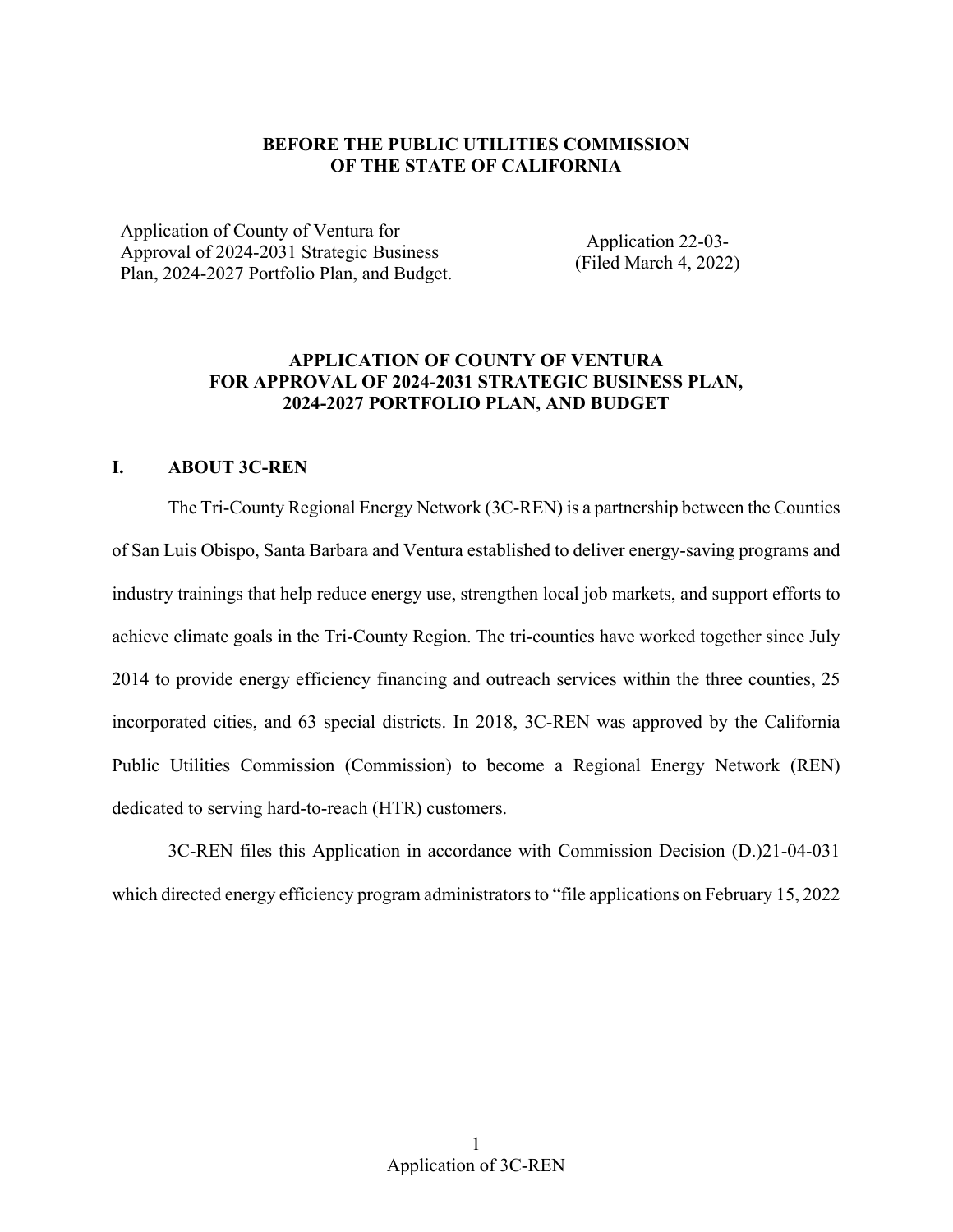for program year 2024."[1](#page-4-2) The Commission granted an extension to 3C-REN and other Program Administrators (PAs), allowing applications to be filed no later than March 4, [2](#page-4-3)022.<sup>2</sup> As such, this Application is timely filed.

 In this Application, 3C-REN requests \$71,367,489 for the four-year portfolio period and and Verification (EM&V) funding, to continue operating four existing, successful programs and over two-thirds of 3C-REN's budget is dedicated to the Equity Segment (65%); the remainder of and EM&V (4%). \$155,367,654 for the full eight-year strategic plan period, inclusive of Evaluation, Measurement, launch three new programs to fill gaps in energy efficiency services, pilot innovative programs, and HTR customers. These seven programs span four customer market segments: Agricultural, Commercial, Cross-Cutting, and Residential. Over the course of the four-year portfolio period, the 3C-REN's proposed budget is dedicated to: Market Support (20%), Codes and Standards (11%)

# <span id="page-4-1"></span><span id="page-4-0"></span>**II. OVERVIEW OF THE 3C-REN APPLICATION AND TESTIMONY**

# **A. Executive Summary**

 that empower a sustainable local economy and reduce social disparities in the Tri-County Region. 3C-REN will achieve this vision by pursuing three core principles: 3C-REN's vision is to build a resilient energy ecosystem that supports Federal, state, and local climate goals through the delivery of integrated energy saving and decarbonization programs

3C-REN will achieve this vision by pursuing three core principles:

energy efficient and resilient homes and businesses. **Principle**: Provide equitable opportunities for hard-to-reach, disadvantaged, and underserved communities to receive the many benefits offered by more energy efficient and resilient homes and businesses.

-

<span id="page-4-2"></span> $<sup>1</sup>$  D.21-04-031 at 81-82, Ordering Paragraph 5.</sup>

<span id="page-4-3"></span><sup>&</sup>lt;sup>2</sup> Letter from Commission Executive Director Rachel Peterson, Re: Request for Extension of Time to Comply with Ordering Paragraph 5 of Decision 21-05-031, dated January 26, 2022.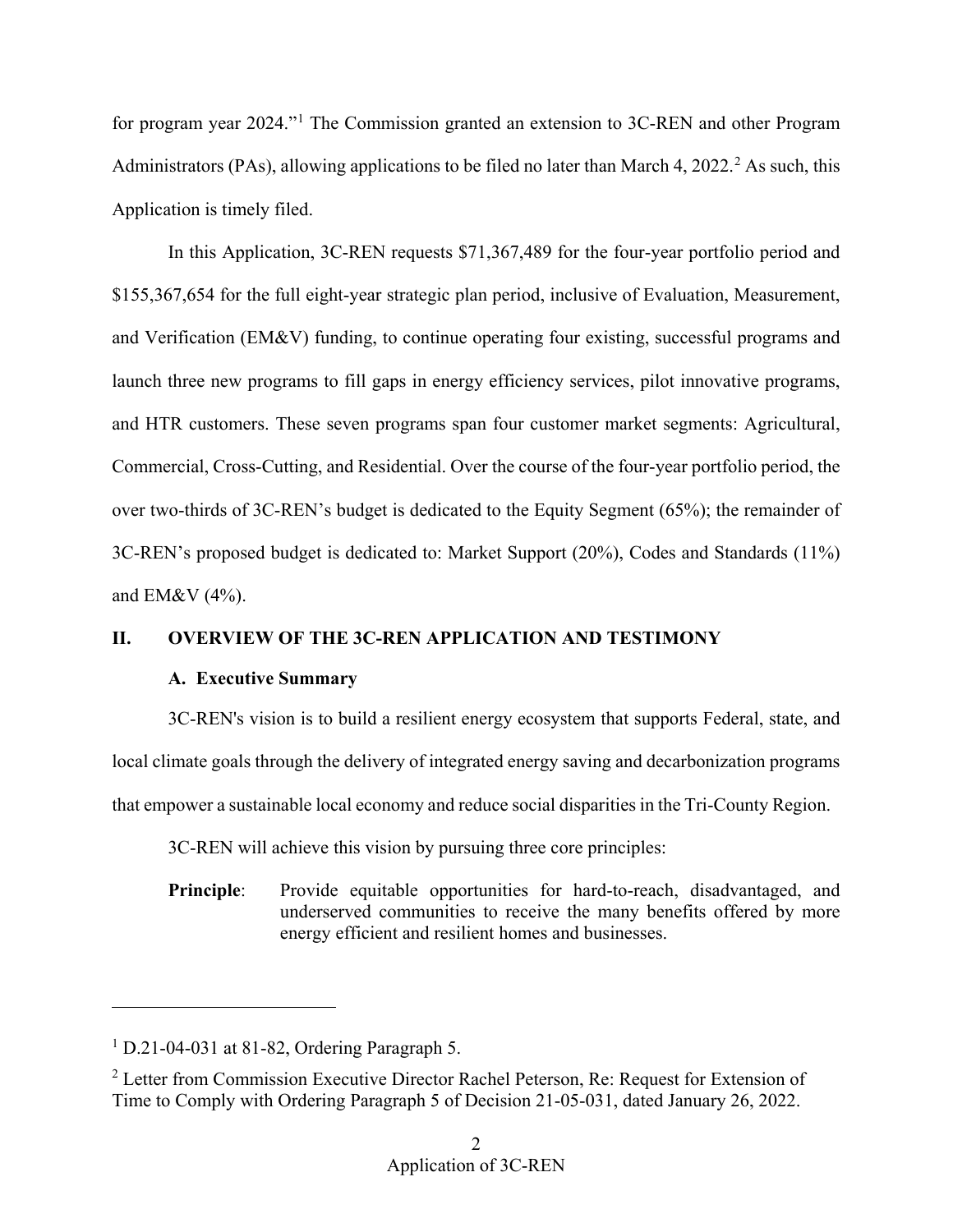- regional resilience. **Principle**: Be a trusted local resource and communication channel for energy efficiency and decarbonization to address the climate crisis and build
- **Principle:** Enhance regional economic vitality by growing the market for energy projects and developing a local workforce with the expertise and resources to implement those upgrades.

Strategic Business Plan 2024-2031 (Business Plan)<sup>3</sup> builds upon 3C-REN's successes as a PA California's goals of doubling energy efficiency (EE) in existing buildings by  $2030$ ,<sup>4</sup> reducing emissions from existing buildings at least 40 percent below 1990 levels by 2030,<sup>5</sup> achieving 100 In its Application, 3C-REN proposes programs and strategies that are designed to support equitably achieving California's climate and energy goals by serving the Tri-County Region's over 1.5 million residents and nearly 42,000 businesses in the Tri-County Region. The 3C-REN since 2018 and incorporates feedback from a multitude of stakeholders that were engaged in preparation for the development of the Plan. At its foundation, the Plan is guided by the percent renewable and zero-carbon retail electricity,<sup>6</sup> and becoming entirely carbon neutral by

 $\overline{a}$ 

<span id="page-5-3"></span><sup>6</sup>Senate Bill 100 established a landmark policy requiring renewable and zero-carbon resources to supply 100 percent of electric retail sales to end-use customers by 2045.

<span id="page-5-0"></span><sup>3</sup> Exhibit 3C-REN-01.

<span id="page-5-1"></span> renewable energy targets to support California's goal of reducing greenhouse gas emissions 40% <sup>4</sup>The Clean Energy and Pollution Reduction Act (SB 350) established new energy efficiency and below 1990 levels by 2030.

<span id="page-5-2"></span> buildings by 40% below 1990 levels by 2030. <sup>5</sup> Assembly Bill 3232 requires the California Energy Commission (CEC) to prepare a Building Decarbonization Assessment, in consultation with the California Public Utilities Commission (CPUC), California Air Resources Board (CARB) and the California Independent System Operator. This report assesses the potential for California to reduce greenhouse gasses from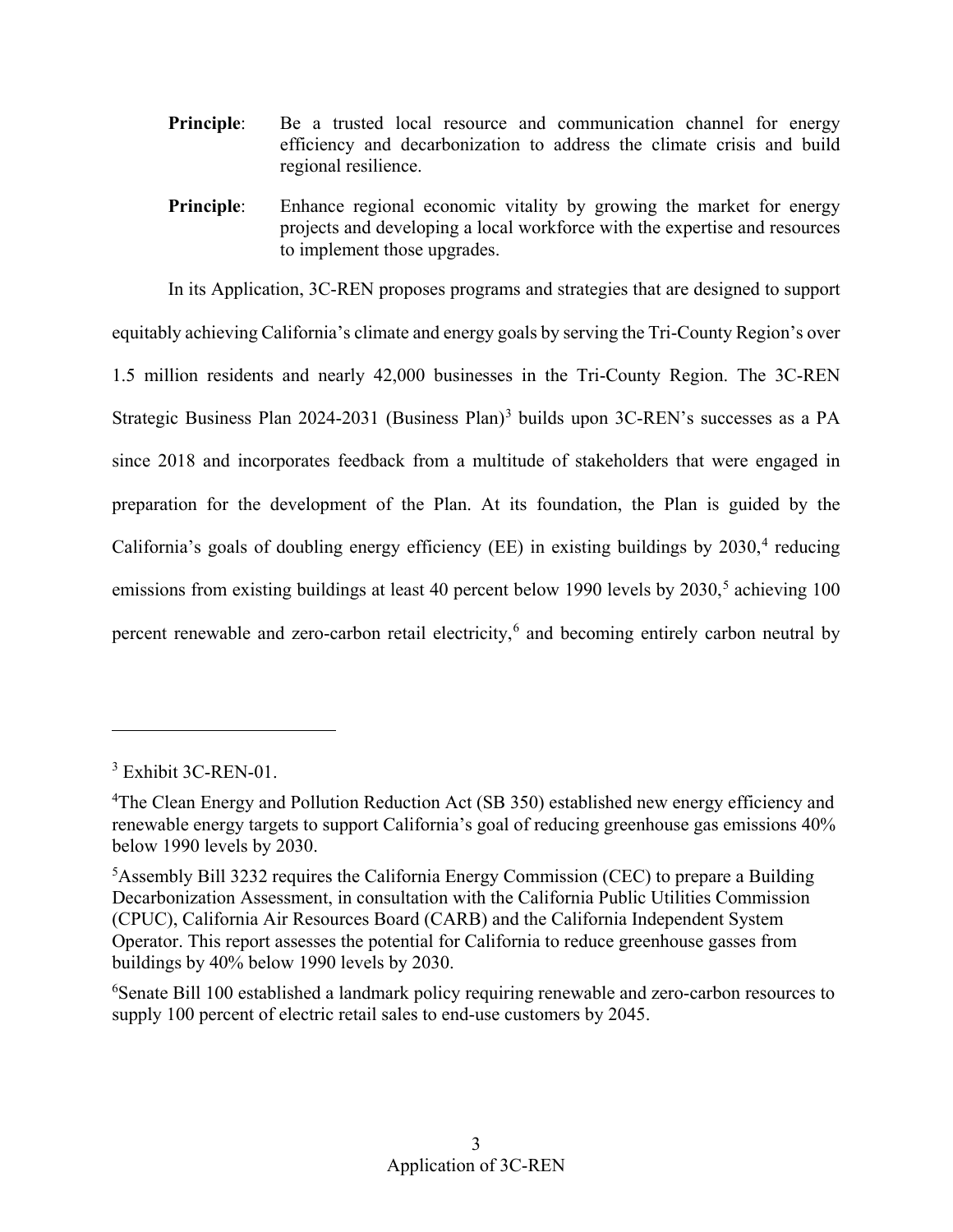well as the Commission's most recent Environmental and Social Justice Action Plan update.<sup>[9](#page-6-2)</sup>  $2045<sup>7</sup>$  $2045<sup>7</sup>$  $2045<sup>7</sup>$  The Plan is also guided by the state's increased focus<sup>8</sup> on identifying and addressing barriers to advancing EE and decarbonization in low-income and disadvantaged communities, as

 no current utility or CCA program offering, and where there is potential for scalability to a broader there is another utility or CCA program that may overlap  $(HTR)$ .<sup>10</sup> The Tri-County Region is As described in more detail below, RENs are limited to undertaking (1) activities that IOU or CCA PAs cannot or do not intend to undertake (Gap Filling); (2) pilot activities where there is geographic reach, if successful (Pilot); and/or (3) activities serving HTR markets, whether or not geographically, socio-economically, and racially diverse, which has left many opportunities for filling gaps, piloting and serving hard-to-reach markets.

D.21-05-031 directed "program administrators to further segment their portfolios based on the primary program purpose, into the following three segments": (1) Resource Acquisition, (2) Market Support; and (3) Equity.  $^{11}$  That Decision further observed that "RENs, by their nature and primary purposes, are more likely to have a greater share of their portfolio devoted to market

<span id="page-6-0"></span><sup>&</sup>lt;sup>7</sup>In September 2018, former Governor Jerry Brown issued Executive Order B-55-18 to achieve carbon neutrality statewide by no later than 2045.

<span id="page-6-1"></span><sup>8</sup> See e.g. SB 350 and SB 1477.

<span id="page-6-2"></span><sup>&</sup>lt;sup>9</sup> CPUC Environmental & Social Justice Action Plan, Version 2.0 Draft (ESJ Action Plan), available at [https://www.cpuc.ca.gov/news-and-updates/newsroom/environmental-and-social](https://www.cpuc.ca.gov/news-and-updates/newsroom/environmental-and-social-justice-action-plan)[justice-action-plan.](https://www.cpuc.ca.gov/news-and-updates/newsroom/environmental-and-social-justice-action-plan)

<span id="page-6-3"></span> $10$  D.19-12-021 at 32. Where there is overlap of programs, the Commission has advised a REN to "target[] the hardest-to-reach customers for activities that overlap or are significantly similar to [the IOU's]." D.18-05-041 at 100.

<span id="page-6-4"></span> $11$  D.21-05-031 at 14-15.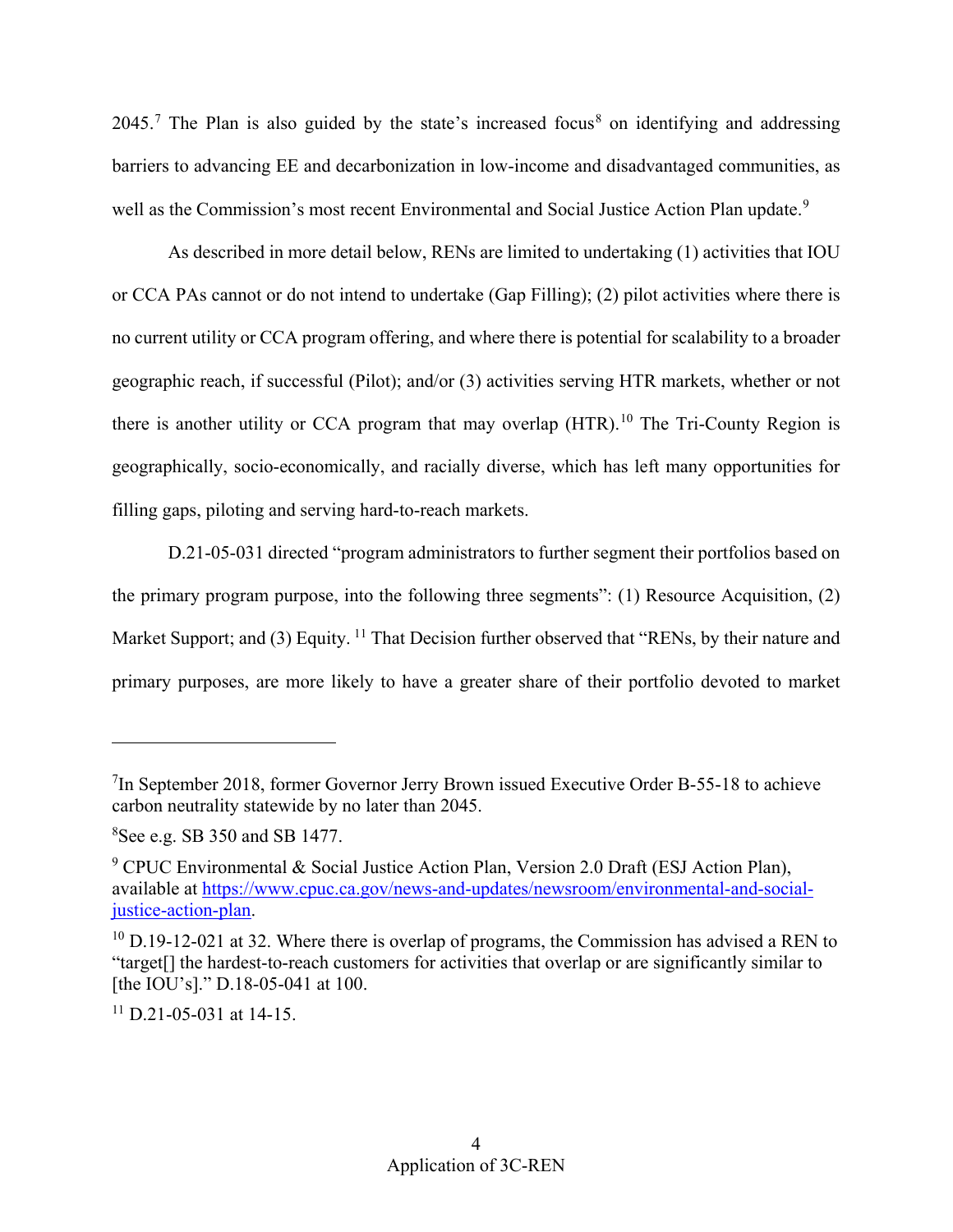support and/or equity programs."<sup>12</sup> RENs are also eligible to run codes and standards programs, which lie outside of both the REN "buckets" and the portfolio segmentation "buckets."<sup>[13](#page-7-2)</sup>

Plan 2024-2027 (Portfolio Plan).<sup>[14](#page-7-3)</sup> The Portfolio Plan proposes seven programs – the extension of In order to implement its eight-year vision, 3C-REN has developed the 3C-REN Portfolio four existing programs and the launch of three new programs – with a heavy focus on the Equity Segment and the Market Support Segment.

## **B. Strategic Business Plan 2024-2031**

<span id="page-7-0"></span> develop the Strategic Business Plan, 3C-REN undertook a Market Needs Assessment report to 3C-REN's Business Plan<sup>[15](#page-7-4)</sup> sets forth 3C-REN's eight-year vision for serving Tri-County communities with impactful energy efficiency opportunities tailored to the region. In order to inform workforce, education, and training (WE&T) and codes and standards (C&S) program development and focused on extensive stakeholder engagement to determine program offerings that addressed the Tri-County Region's most pressing needs.

This extensive process culminated in the development of 3C-REN's portfolio strategies:

<u>.</u>

<span id="page-7-4"></span> $15$  Exhibit 3C-REN-01.

<span id="page-7-1"></span> $12$  D.21-05-031 at 23.

<span id="page-7-2"></span> and roles for LGPs are shrinking within the utility portfolios for multiple reasons…The  $13$  As the Commission noted in D.19-12-021, "the importance of RENs may increase as budgets particular areas of unique capacities local governments may bring in the delivery of energy efficiency include, but may not be limited to, public sector buildings, issues surrounding building code compliance, and treating or delivering energy efficiency services to hard-to-reach customers."

<span id="page-7-3"></span> $14$  Exhibit 3C-REN-02.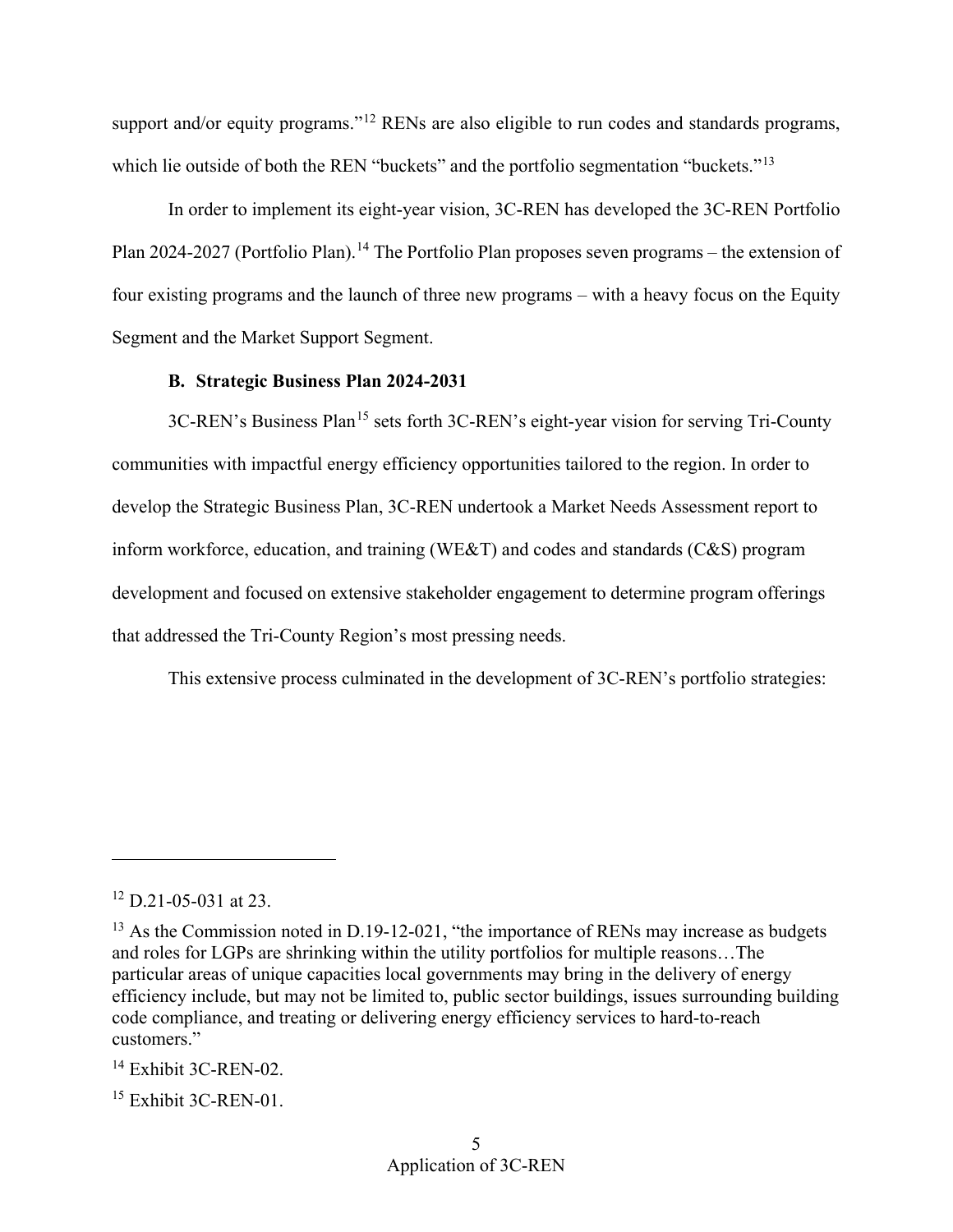- **Portfolio Strategy 1.** Connect customers with 3C-REN programs as well as CCAs' and other PAs' offerings to deliver holistic, equitable solutions for energy and resiliency.
- Portfolio Strategy 2. Establish compelling, portfolio-wide marketing and education that drive demand for energy efficiency and building decarbonization.
- **Portfolio Strategy 3.** Offer comprehensive services to provide the local workforce with the knowledge and skills needed to participate in the advanced energy economy.

3C-REN developed its proposed portfolio of energy efficiency program offerings to meet the needs of Tri-County Region communities and to execute on its strategic Portfolio Strategies.

## **C. Portfolio Plan 2024-2027**

<span id="page-8-0"></span> proposes seven programs, serving three portfolio segmentations, and four market sectors. The following tables provide an overview of the programs proposed to be offered by 3C-REN. The the proposed budget by sector and includes the budget for Evaluation, Measurement and The 3C-REN Portfolio Plan 2024-2027 (Portfolio Plan)<sup>16</sup> implements the 3C-REN Strategic Plan, Business Plan, and Portfolio Strategies to deploy meaningful energy efficiency programs serving the myriad Tri-County Region communities and populations. The Portfolio Plan first provides an overview of each proposed program's segmentation, REN-specific "bucket," Portfolio Plan budget for 2024-2027, and Business Plan budget for 2024-2031. The second shows Verification (EM&V). Each program is further described in Section VI below.

<u>.</u>

<span id="page-8-1"></span><sup>&</sup>lt;sup>16</sup> Exhibit 3C-REN-02.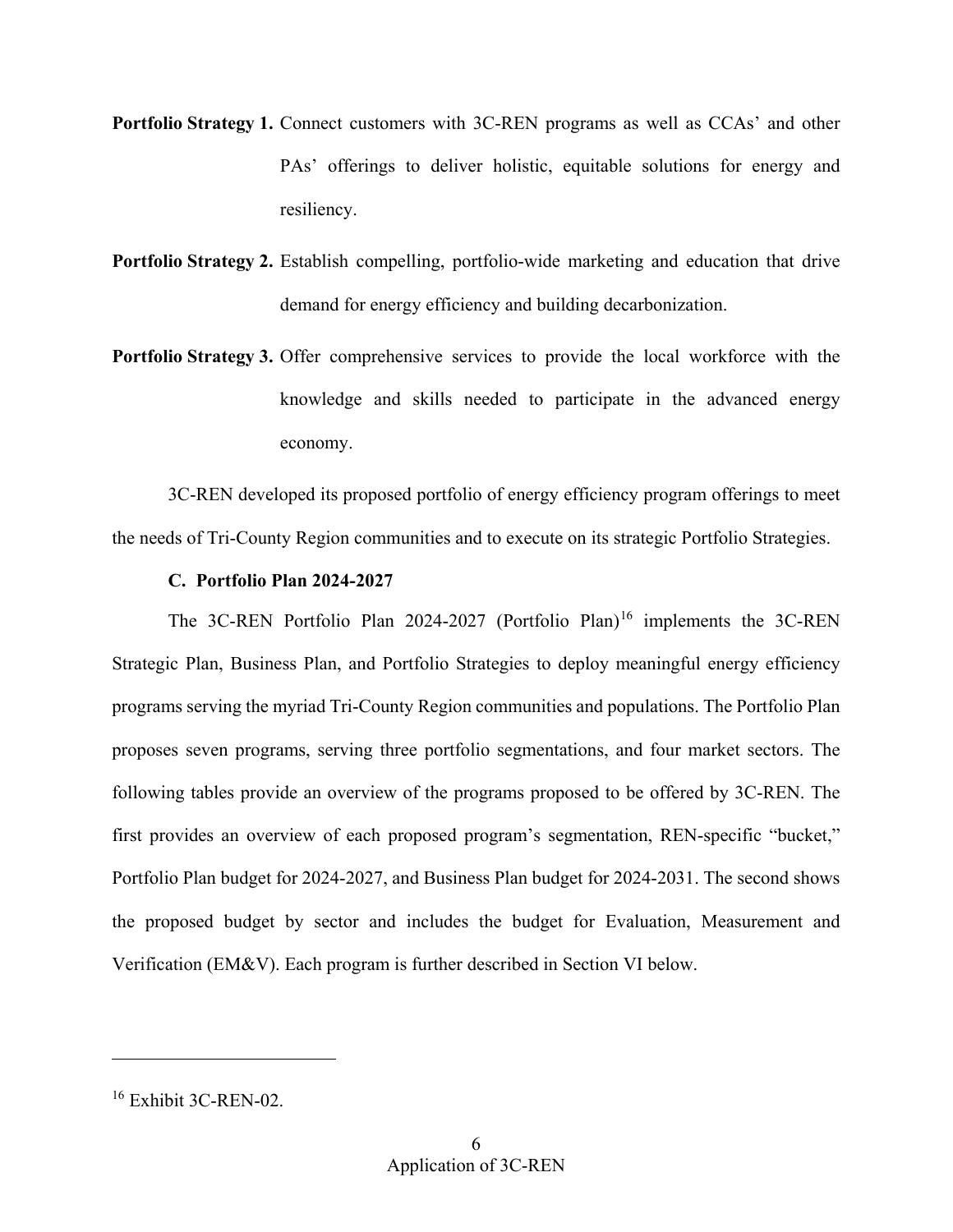|                                                                                                                                                                                                                                                                                                                                                                                                                                                                                                                                                                                                                                                                                                                                                                                                                                                                                                                                                                                                                                    |                         | <b>REN</b> Activity |       |              |                      |                                                   |                                                   |
|------------------------------------------------------------------------------------------------------------------------------------------------------------------------------------------------------------------------------------------------------------------------------------------------------------------------------------------------------------------------------------------------------------------------------------------------------------------------------------------------------------------------------------------------------------------------------------------------------------------------------------------------------------------------------------------------------------------------------------------------------------------------------------------------------------------------------------------------------------------------------------------------------------------------------------------------------------------------------------------------------------------------------------|-------------------------|---------------------|-------|--------------|----------------------|---------------------------------------------------|---------------------------------------------------|
| 3C-REN Program                                                                                                                                                                                                                                                                                                                                                                                                                                                                                                                                                                                                                                                                                                                                                                                                                                                                                                                                                                                                                     | Market Sector           | Gap<br>Filling      | Pilot | <b>HTR*</b>  | Existing or New      | Portfolio Plan<br>Budget $(\$)^{**}$<br>2024-2027 | Strategic Plan<br>Budget $(\$)^{**}$<br>2024-2031 |
| <b>MARKET SUPPORT</b>                                                                                                                                                                                                                                                                                                                                                                                                                                                                                                                                                                                                                                                                                                                                                                                                                                                                                                                                                                                                              |                         |                     |       |              |                      |                                                   |                                                   |
| Agriculture Technical Assistance                                                                                                                                                                                                                                                                                                                                                                                                                                                                                                                                                                                                                                                                                                                                                                                                                                                                                                                                                                                                   | Agriculture             | $\mathbf X$         |       |              | <b>New</b>           | 3,035,434                                         | 6,538,938                                         |
| <b>Building Performance Training</b>                                                                                                                                                                                                                                                                                                                                                                                                                                                                                                                                                                                                                                                                                                                                                                                                                                                                                                                                                                                               | Cross-Cutting           | $\mathbf X$         |       |              | Existing             | 9,439,825                                         | 21,340,806                                        |
| <b>Energy Assurance Services</b>                                                                                                                                                                                                                                                                                                                                                                                                                                                                                                                                                                                                                                                                                                                                                                                                                                                                                                                                                                                                   | Cross-Cutting           | $\mathbf X$         |       | $\mathbf X$  | New                  | 1,778,906                                         | 3,939,661                                         |
| <b>EQUITY</b>                                                                                                                                                                                                                                                                                                                                                                                                                                                                                                                                                                                                                                                                                                                                                                                                                                                                                                                                                                                                                      |                         |                     |       |              |                      |                                                   |                                                   |
| Commercial Marketplace                                                                                                                                                                                                                                                                                                                                                                                                                                                                                                                                                                                                                                                                                                                                                                                                                                                                                                                                                                                                             | Commercial              | $\mathbf X$         |       | $\mathbf X$  | New                  | 10,015,293                                        | 21,379,645                                        |
| Single Family Home Energy Savings                                                                                                                                                                                                                                                                                                                                                                                                                                                                                                                                                                                                                                                                                                                                                                                                                                                                                                                                                                                                  | Residential             | $\mathbf X$         |       | X            | Existing             | 19,772,391                                        | 41,931,865                                        |
| Multifamily Home Energy Savings                                                                                                                                                                                                                                                                                                                                                                                                                                                                                                                                                                                                                                                                                                                                                                                                                                                                                                                                                                                                    | Residential             | $\mathbf X$         |       | $\mathbf X$  | Existing             | 16,651,320                                        | 37, 274, 745                                      |
| <b>CODES AND STANDARDS</b>                                                                                                                                                                                                                                                                                                                                                                                                                                                                                                                                                                                                                                                                                                                                                                                                                                                                                                                                                                                                         |                         |                     |       |              |                      |                                                   |                                                   |
| <b>Energy Code Connect</b>                                                                                                                                                                                                                                                                                                                                                                                                                                                                                                                                                                                                                                                                                                                                                                                                                                                                                                                                                                                                         | Cross-Cutting           | $\mathbf X$         |       |              | Existing             | 7,819,621                                         | 16,747,290                                        |
| EM&V                                                                                                                                                                                                                                                                                                                                                                                                                                                                                                                                                                                                                                                                                                                                                                                                                                                                                                                                                                                                                               |                         |                     |       |              |                      |                                                   |                                                   |
|                                                                                                                                                                                                                                                                                                                                                                                                                                                                                                                                                                                                                                                                                                                                                                                                                                                                                                                                                                                                                                    |                         |                     |       |              | 3C-REN EM&V          | 785,042                                           | 1,709,043                                         |
|                                                                                                                                                                                                                                                                                                                                                                                                                                                                                                                                                                                                                                                                                                                                                                                                                                                                                                                                                                                                                                    |                         |                     |       |              | <b>CPUC EM&amp;V</b> | 2,069,657                                         | 4,505,662                                         |
| <b>TOTAL</b>                                                                                                                                                                                                                                                                                                                                                                                                                                                                                                                                                                                                                                                                                                                                                                                                                                                                                                                                                                                                                       |                         |                     |       |              |                      |                                                   |                                                   |
| <b>7 Programs</b>                                                                                                                                                                                                                                                                                                                                                                                                                                                                                                                                                                                                                                                                                                                                                                                                                                                                                                                                                                                                                  | <b>4 Market Sectors</b> | $\mathbf{x}$        |       | $\mathbf{X}$ | 4 Existing<br>3 New  | 71,367,489                                        | 155,367,654                                       |
| *In addition to HTR and DAC, 3C-REN's portfolio prioritizes other vulnerable communities including but not limited to rural, hard-to-count, underserved, ESJ communities,<br>disadvantaged workers, socially disadvantaged farmers, and the public sector entities serving these customers. While they may not meet the CPUC definition of HTR, which has<br>been acknowledged as potentially being "overly narrow" (CPUC D.18-05-041 at 48), these customers are often underrepresented in traditional energy efficiency programs.<br>Prioritizing these communities aligns with 3C-REN's strategic framework and its commitment as an organization to diversity, equity, inclusion and justice (DEIJ); and it supports<br>the CPUC's recent guidance in D.21-05-031 regarding equity and market support programs. In this application 3C-REN has proposed a policy recommendation to expand the<br>HTR definition to include public sector.<br>** Program budgets without evaluation, measurement and verification (EM&V) costs. |                         |                     |       |              |                      |                                                   |                                                   |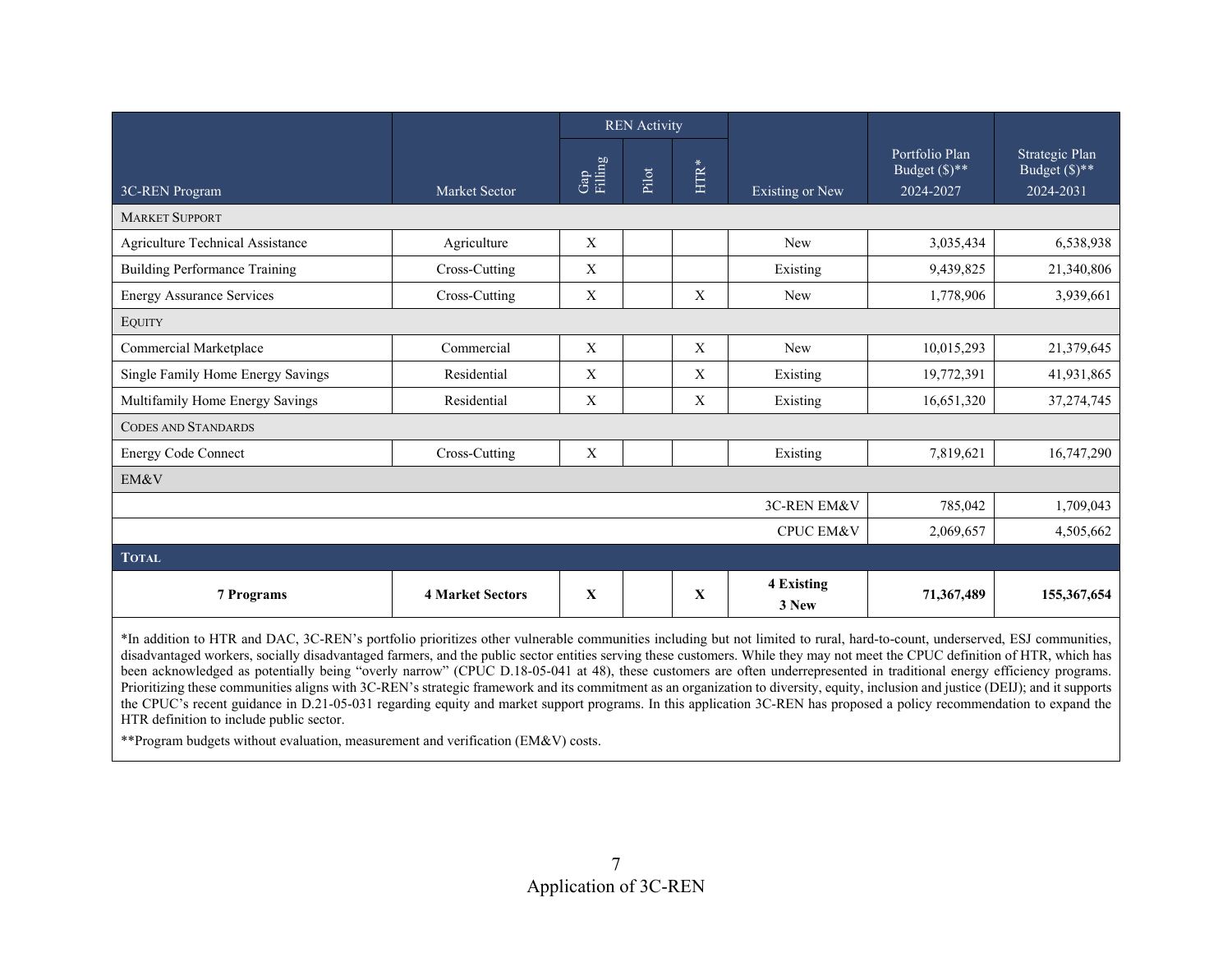| <b>Sector</b>        | 2024       | 2025       | 2026       | 2027       | <b>Total</b> | $%$ of<br><b>Total</b> |
|----------------------|------------|------------|------------|------------|--------------|------------------------|
| Agriculture          | 714,806    | 744,819    | 772,707    | 803,102    | 3,035,433    | $4\%$                  |
| Commercial           | 2,401,251  | 2.464.141  | 2,544,871  | 2,605,030  | 10,015,294   | 15%                    |
| <b>Residential</b>   | 8,452,524  | 8,934,494  | 9,229,649  | 9,807,044  | 36,423,712   | 53%                    |
| <b>Cross-Cutting</b> | 4,343,863  | 4,517,819  | 4,906,850  | 5,269,819  | 19,038,351   | 28%                    |
| <b>Total</b>         | 15,912,444 | 16,661,273 | 17,454,078 | 18,484,995 | 68,512,790   | 100%                   |

By sector, 3C-REN requests the following budget for the four-year portfolio period:

# <span id="page-10-1"></span><span id="page-10-0"></span>**III. THE ROLE OF RENS IN THE ENERGY EFFICIENCY CONTEXT**

## **A. 3C-REN Program Administration**

# *1. RENs Are Program Administrators*

<span id="page-10-2"></span> RENs are PAs of energy efficiency programs. RENs do not implement programs of IOUs; rather, RENs have their own portfolio of energy efficiency programs.

RENs are PAs, not third-party programs or local government partnerships of IOUs.<sup>19</sup> D.14-10-046 RENs began as a regional pilot concept in D. 12-05-015, which invited local governments to submit Program Implementation Plans (PIPs) for the 2013-2014 program years.<sup>[17](#page-10-3)</sup> In D.12-11-015, the Commission approved the first two RENs for the 2013-2014 program years: BayREN and Southern California Regional Energy Network (SoCalREN).<sup>18</sup> This Decision made clear that

<span id="page-10-3"></span> $17$  D.12-05-015 at 404.

<span id="page-10-4"></span><sup>&</sup>lt;sup>18</sup> Southern California Regional Energy Network and Bay Area Regional Energy Network. D.12-11-015.

<span id="page-10-5"></span><sup>&</sup>lt;sup>19</sup> "[T]he key aspect of the REN proposals that sets them apart from third party programs or other local government partnerships (LGPs) is the selection process itself. Instead of being a part of a utility portfolio, along with the LGPs and the third-party programs, the RENs are distinguished by their selection process, which is handled by the Commission instead of by the utilities." D.12- 11-015 at 8.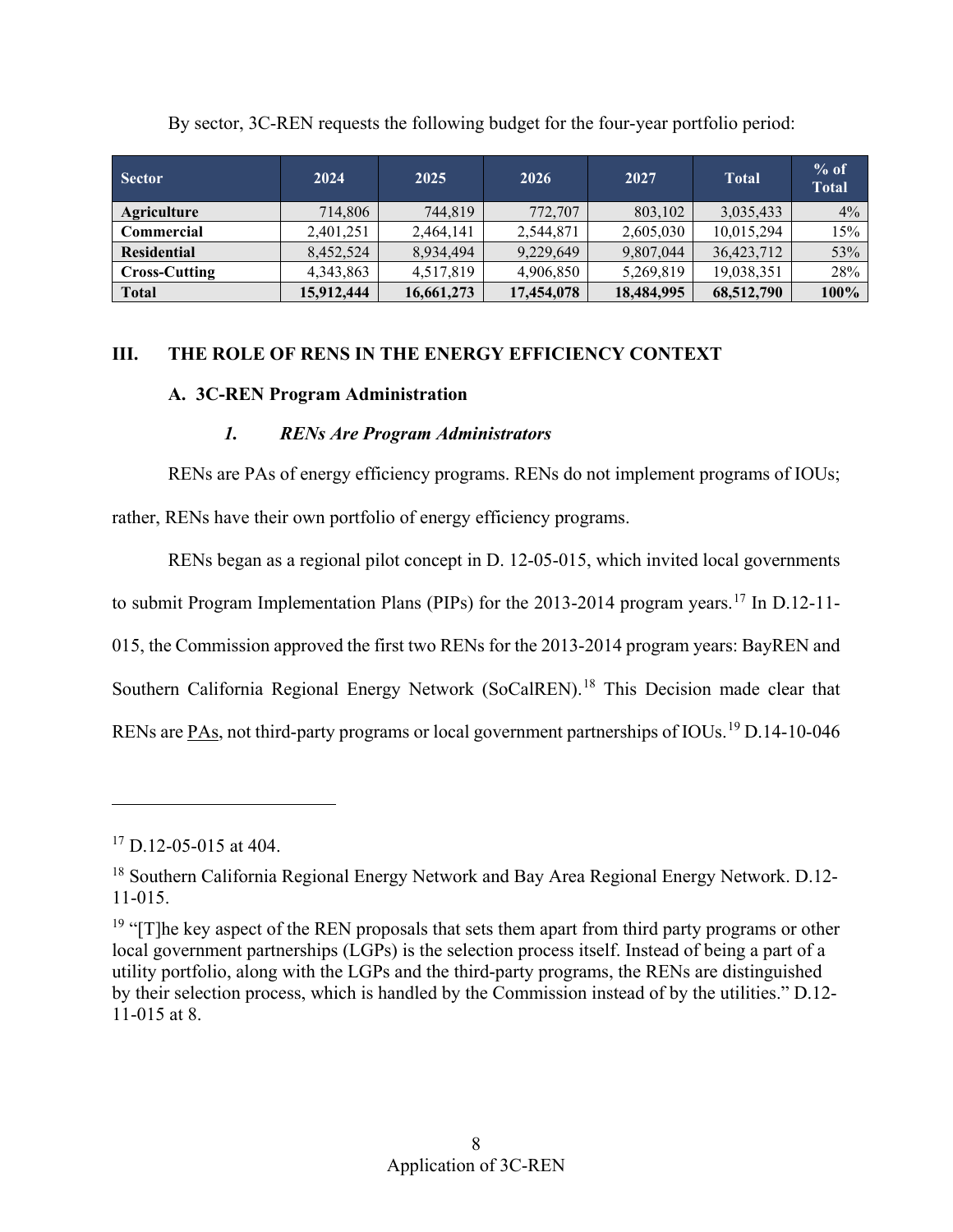three RENs: BayREN, SoCalREN, and 3C-REN.<sup>[22](#page-11-3)</sup> continued funding BayREN and SoCalREN as pilots for program year 2015.<sup>20</sup> When the Commission provided guidance for initial energy efficiency rolling portfolio business filings in D.16-08-019, the Commission maintained the status of RENs as pilots.<sup>[21](#page-11-2)</sup> D.18-05-041 continued the approach of allowing RENs to be PAs and adopted the Business Plans for years 2018-2025 of

 additional requirements are not applicable to 3C-REN. In D.19-12-021, the Commission provided additional guidance regarding the treatment of RENs as PAs. In particular, the Commission solidified the role of RENs in the energy efficiency administrator space. The Commission then stated: "RENs have now been in existence since late 2012. As such, they are a reality within the landscape of the Commission's energy efficiency policy. Thus, we see no further purpose served by applying the label of 'pilot' to them."[23](#page-11-4) This decision also imposed additional requirements on new RENs.<sup>[24](#page-11-5)</sup> As an already-existing REN, these

# *2. 3C-REN Has a Proven Track Record as a Program Administrator Since 2019*

<span id="page-11-0"></span>3C-REN has a proven track record as a PA of energy efficiency funds since 2019.

<u>.</u>

<span id="page-11-1"></span> $20$  D.14-10-046 at 161.

<span id="page-11-2"></span> $21$  D.16-08-019 at 2.

<span id="page-11-3"></span> $22$  D.18-05-041 at 2.

<span id="page-11-4"></span> $^{23}$  D.19-12-021 at 17.

<span id="page-11-5"></span> (CAEECC), and to explain their REN governance structure in their business plan filing." D.19-  $24$  "Any new REN will be required to demonstrate unique value in achieving state goals, represent more than one local government entity, to coordinate with existing program administrators in their geographic area prior to filing their business plan, to vet their proposal with stakeholders through the California Energy Efficiency Coordinating Committee 12-021 at 2.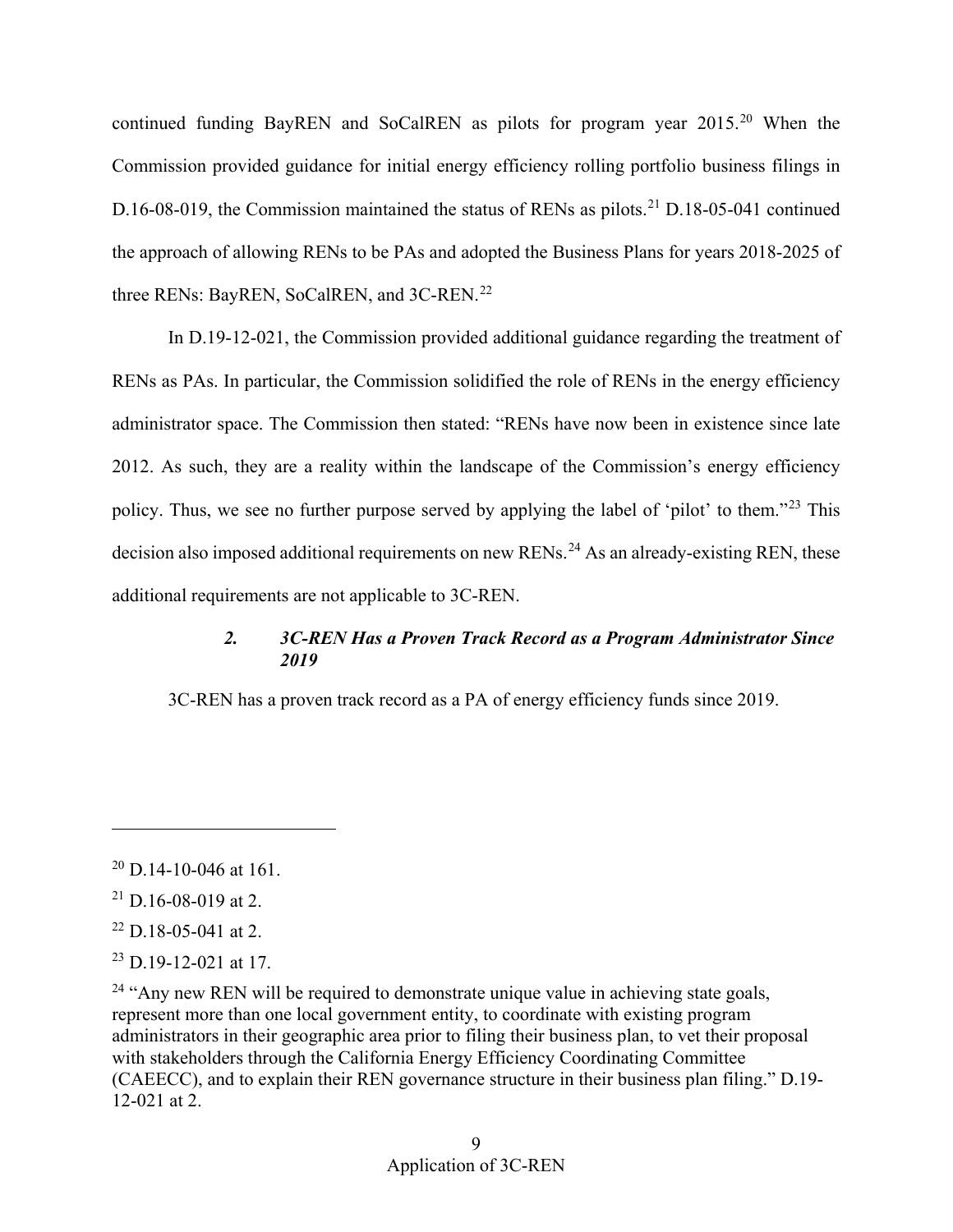water heaters to HPWHs will result in significant greenhouse gas emissions reductions. To offset *Transforming Farmworker Housing*. In October 2020, 3C-REN's residential Home Energy Savings (HES) program completed a large-scale collaborative energy efficiency upgrade of farmworker housing. The project leveraged Energy Savings Assistance (ESA), Low Income Weatherization Program (LIWP), and 3C-REN's Home Energy Savings program. 3C-REN installed 197 heat pump water heaters (HPWHs), making this project responsible for the vast majority of heat pump installs in the Tri-County Region to date. The conversion from gas storage the increase in electricity use, solar PV was also installed through the LIWP program to lower utility bills for residents.

 (BPT) program was set up for online training via Zoom. Most planned courses were delivered in *Pivoting in Response to COVID-19*. With the onset of the COVID-19 pandemic, 3C-REN in-person trainings and outreach quickly pivoted to online trainings. The transition to digital presentations became seamless once content was tailored to online program delivery and as instructors gained comfort with the platforms. By mid-April, the Building Performance Training 2020, keeping local building industry professionals in the Tri-County Region engaged. Similarly, 3C-REN's Home Energy Savings (HES) residential direct install program quickly pivoted to providing virtual home assessments and self-install packages to provide participants immediate energy savings, continue engaging and educating the public, and to raise awareness of HES program resources. The self-install packages included LED lights, a smart power strip, and educational material. The program delivered the self-install packages to 178 participants. Despite program delays and obstacles presented by COVID-19, the program completed 284 direct install projects.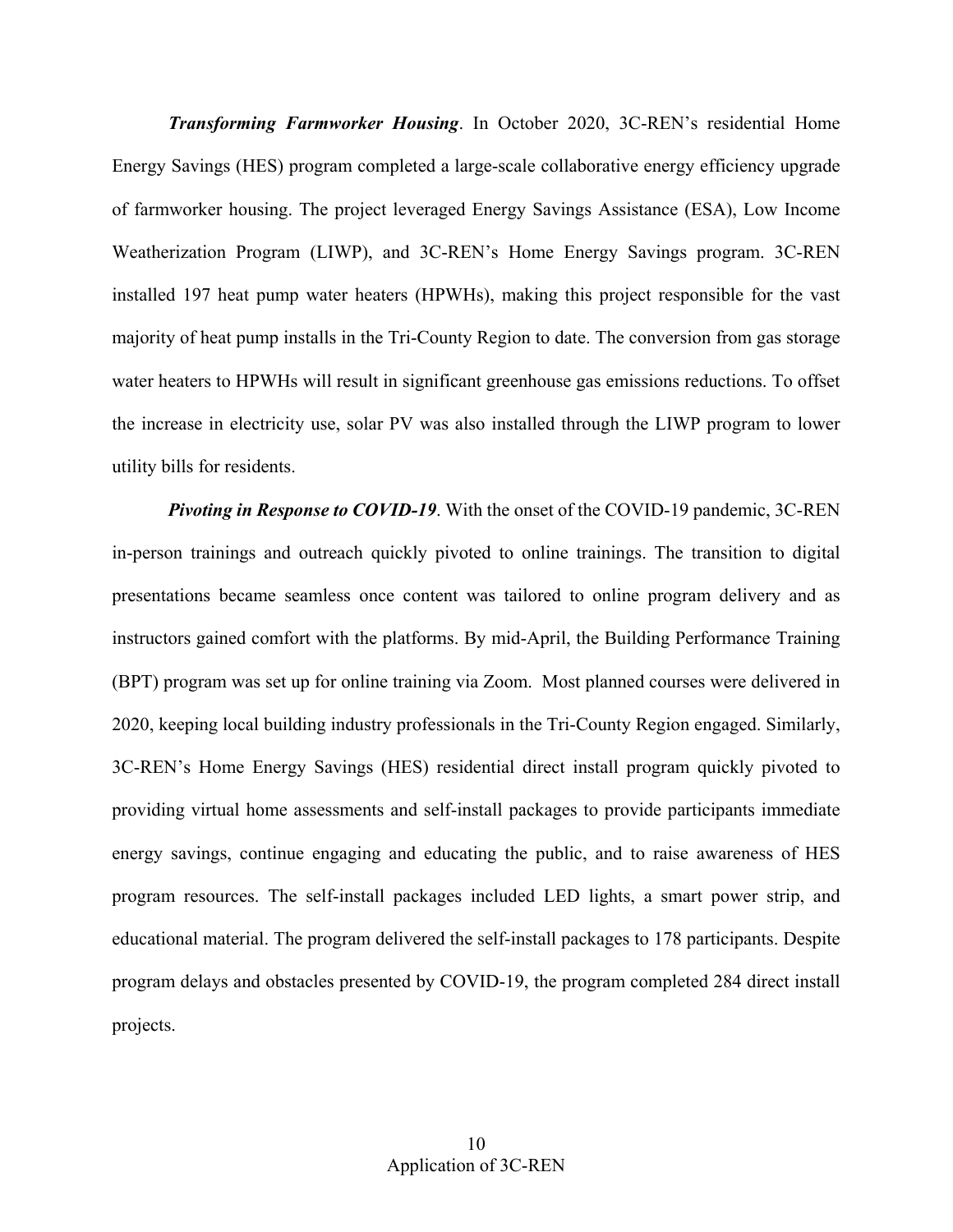3C-REN's Energy Code Coach service launched January 2nd, 2020, in conjunction with the launch *Extensive Codes and Standards Offerings in the Local Community*. In 2020 alone, 3C-REN's Energy Code Connect offered 16 trainings and 5 forums for a total of 21 events, with over 500 total event attendees. In 2021, total events increased to 28 with over 600 total event attendees. of the 2019 Energy Code cycle.

*Driving Local Workforce Training and Development*. 3C-REN's successful Building Performance Training (BPT) program is a Workforce, Education and Training (WE&T) program that achieved 200% growth between 2019 to 2021 in both the total number of events held (from 18 to 54) and the total number of event attendees (from over 350 to over 1,100). The success of this program is due in large part to effective collaboration with over 35 unique partners, from contracted trainers that engage attendees with their expertise to industry associations and nonprofits that promote 3C-REN events to their networks. New partnerships with high schools and community colleges have brought younger audiences into the program, which is being designed to ladder students from the classroom to the professional realm.

# <span id="page-13-1"></span><span id="page-13-0"></span>**B. The Context of REN Program Offerings and Portfolio Segmentation**

# *1. RENs Are Allowed to Offer Programs That IOUs and CCAs Do Not Intend to Undertake, Pilot Programs, and Programs Serving Hard-to-Reach Customers*

 A key element that differentiates RENs as PAs compared to IOU or CCA PAs is that RENs RENs since RENs were first authorized in 2012.<sup>[25](#page-13-2)</sup> In D.19-12-021, the Commission updated and are constrained in which programs they are allowed to offer. This limited role has been applied to

<span id="page-13-2"></span> $^{25}$  D.12-11-015 at 17.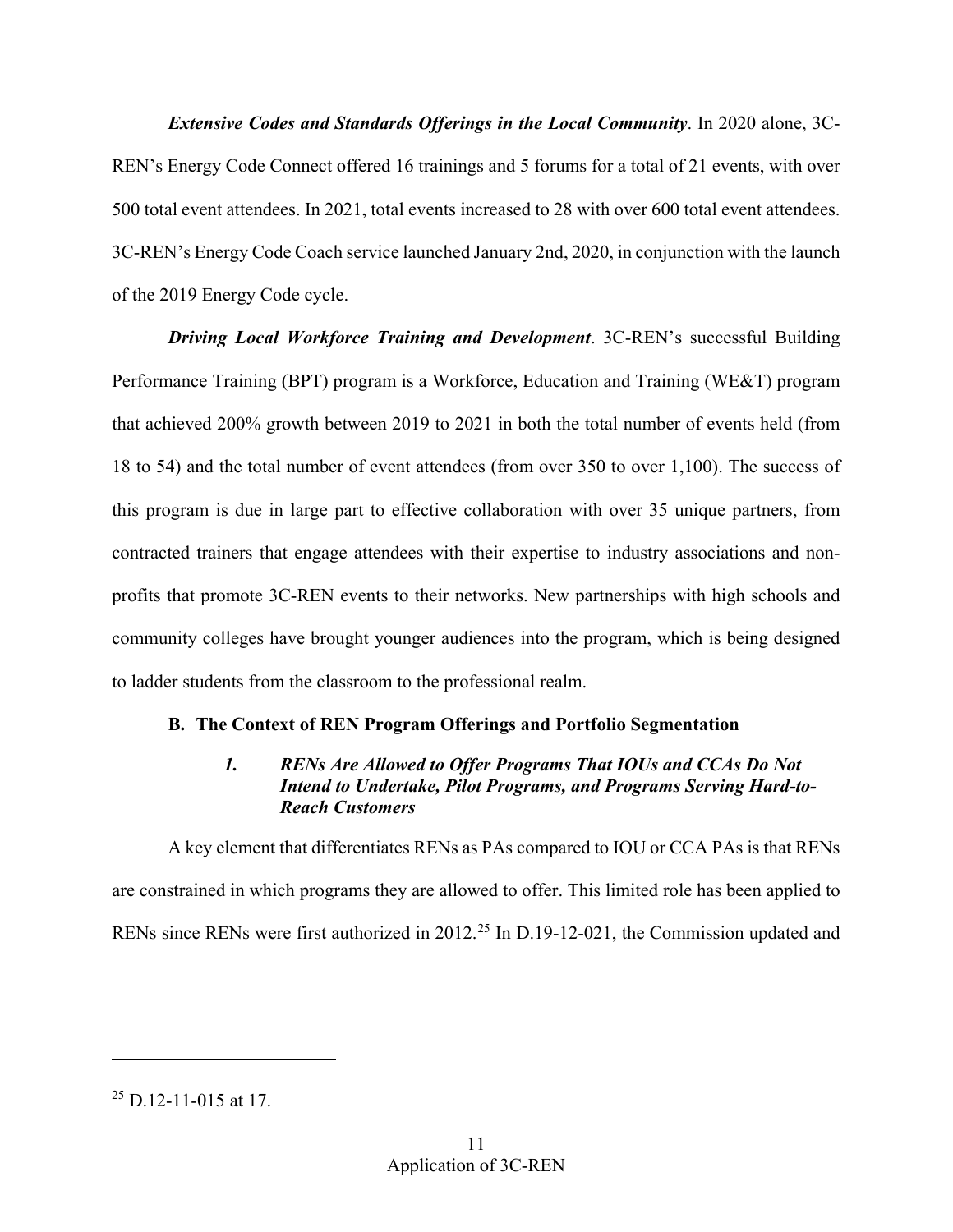clarified the limited role of RENs and the criteria that the Commission would use to evaluate whether to approve approving new or renewed REN business plans:

 and/or equity goals, specifically: [RENs must show] new or unique value to the Commission's energy, climate,

- Activities that utilities or CCA program administrators cannot or do not intend to undertake.
- Pilot activities where there is no current utility or CCA program offering, and where there is potential for scalability to a broader geographic reach, if successful.
- Activities serving hard-to-reach markets, whether or not there is another utility or CCA program that may overlap.<sup>[26](#page-14-1)</sup>

 acknowledged the importance of the REN role within the energy efficiency landscape. In D.19- This limited role, however, is not an unimportant role. The Commission has consistently 12-021, the Commission "agree[d]… that the importance of RENs may increase as budgets and roles for LGPs are shrinking within the utility portfolios for multiple reasons… The particular areas of unique capacities local governments may bring in the delivery of energy efficiency include, but may not be limited to, public sector buildings, issues surrounding building code compliance, and treating or delivering energy efficiency services to hard-to-reach customers."[27](#page-14-2) 

# *2. RENs May Serve Any Area of Portfolio Segmentation*

<span id="page-14-0"></span>D.21-05-031 directed "program administrators to further segment their portfolios based on

the primary program purpose, into the following three segments defined as follows:

**Resource Acquisition**: Programs with a primary purpose of, and a short-term ability to, deliver cost-effective avoided cost benefits to the electricity and natural gas systems. Short-term is defined as during the approved budget period for the

<span id="page-14-1"></span> $26$  D.19-12-021 at 32. Where there is overlap of programs, the Commission has advised a REN to "target[] the hardest-to-reach customers for activities that overlap or are significantly similar to [the IOU's]." D.18-05-041 at 100.

<span id="page-14-2"></span> $27$  D.19-12-021 at 18.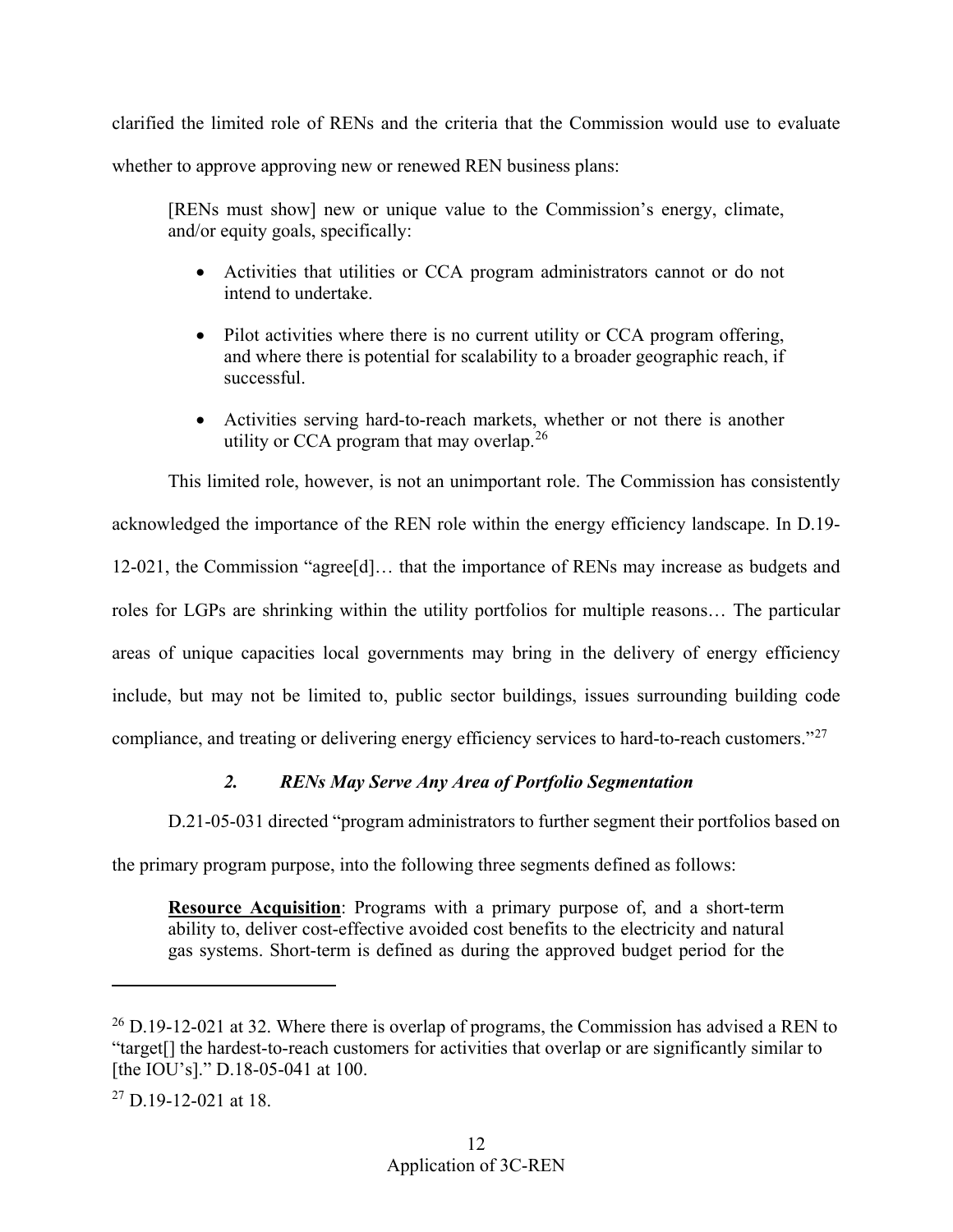portfolio, which will be discussed further later in this decision. This segment should make up the bulk of savings to achieve TSB goals.

**Market Support**: Programs with a primary objective of supporting the long-term success of the energy efficiency market by educating customers, training contractors, building partnerships, or moving beneficial technologies towards greater cost-effectiveness.

 improved indoor air quality, and more affordable utility bills, consistent with Goals 1, 2, and 5 in the ESJ Action Plan.[28](#page-15-0)  **Equity**: Programs with a primary purpose of providing energy efficiency to hardto-reach or underserved customers and disadvantaged communities in advancement of the Commission's Environmental and Social Justice (ESJ) Action Plan; Improving access to energy efficiency for ESJ communities, as defined in the ESJ Action Plan, may provide corollary benefits such as increased comfort and safety,

 equity programs. Therefore, those portions of their budgets will not be subjected to an up-front D.21-05-031 further noted that codes and standards (C&S) programs remain distinct from these categories.[29](#page-15-1) While IOUs and CCAs are limited in their ability to serve market support and equity programs, RENs have been exempted from this 30% cap. As noted by the Commission, "[t]he budget amount devoted to the market support and equity programs will be limited to 30% of the total budgets, except in the case of the regional energy network program administrators, who will not be subject to these limits because of the different nature of their portfolios."<sup>[30](#page-15-2)</sup> Specifically, "[t]he RENs are exempted from this requirement because of the nature of their portfolios, which is already different from the other program administrators. RENs, by their nature and primary purposes, are more likely to have a greater share of their portfolio devoted to market support and/or limitation."<sup>31</sup>

<span id="page-15-0"></span> $^{28}$  D.21-05-031 at 14-15.

<span id="page-15-1"></span> $29$  D.21-05-031 at 22.

<span id="page-15-2"></span><sup>30</sup> D.21-05-031 at 2, emphasis added.

<span id="page-15-3"></span><sup>31</sup> D.21-05-031 at 23.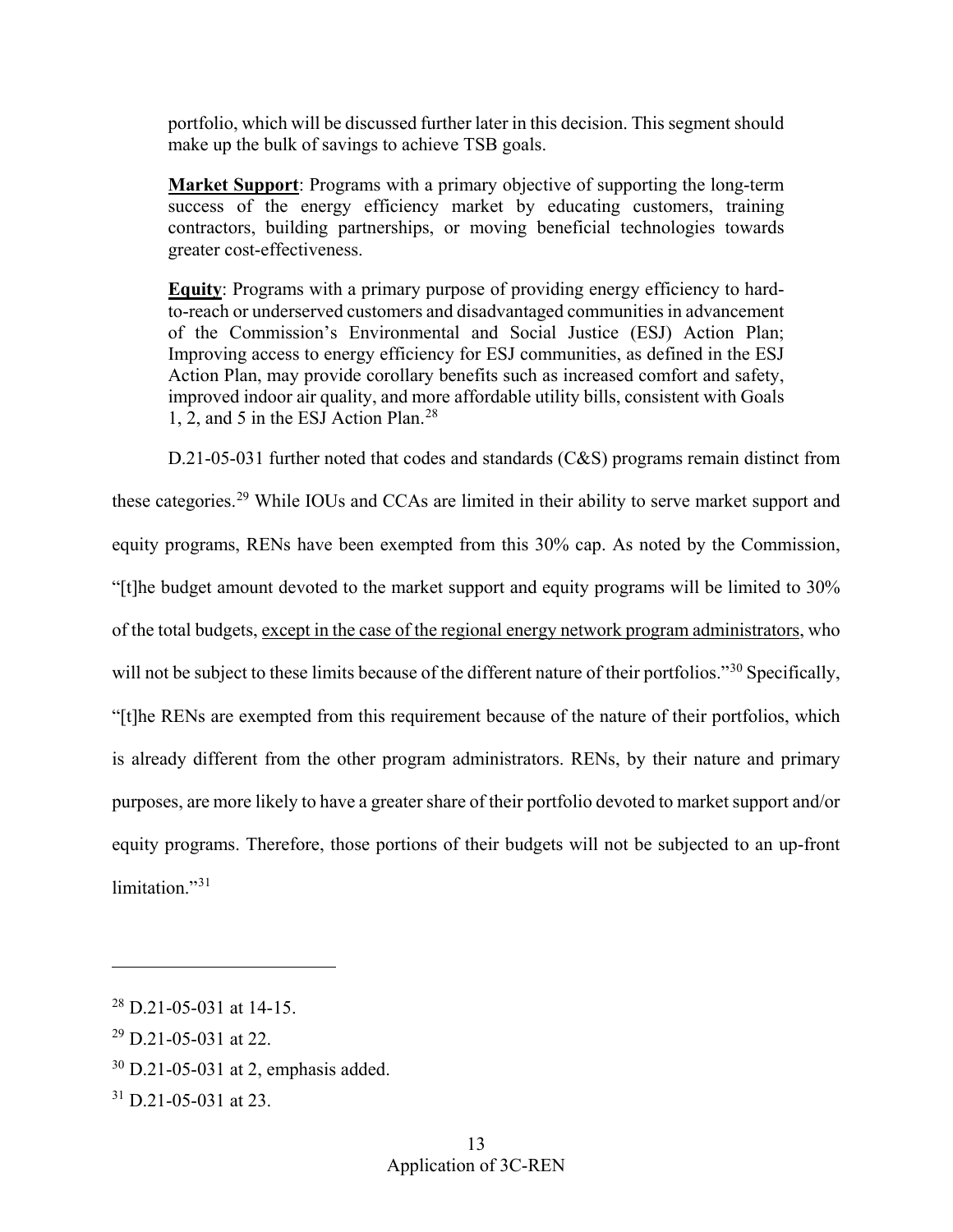## <span id="page-16-0"></span>**IV. OVERVIEW OF PROPOSED 3C-REN PROGRAM OFFERINGS**

 programs serving HR customers. The portfolio of programs proposed by 3C-REN consists of largely of Equity Segment and Market Support programs, balanced with and one Codes and Standards Program. Each Program has been tailored to serve one or more REN "buckets": gap filling programs, pilot programs, and

### **A. Agriculture Technical Assistance**

<span id="page-16-1"></span> A new market support program addressing unmet needs in the agricultural sector through partnership-building and customized technical assistance. The program will provide specialized support for indoor agriculture/cannabis and water-energy nexus measures, and focused outreach to smaller producers and socially disadvantaged agricultural customers.

### **B. Commercial Marketplace**

<span id="page-16-2"></span> by offering commercial sector programs for small- and medium-sized businesses who are in a Performance Training program to utilize trained local contractors. A new equity program targeting Disadvantaged Communities (DACs) and HTR customers leased or rented facility. 3C-REN will collaborate with already-established business programs; use a multilingual approach to outreach and education; and work with 3C-REN's successful Building

#### **C. Energy Code Connect**

<span id="page-16-3"></span> focused training courses. The program has established the Tri-County Region as a leader in A continuation of an existing codes and standards cross-cutting program that provides technical assistance delivered by Energy Code Coaches, regional forum events, and locally-California Energy Code and Green Building Standards compliance, enforcement, and comprehension.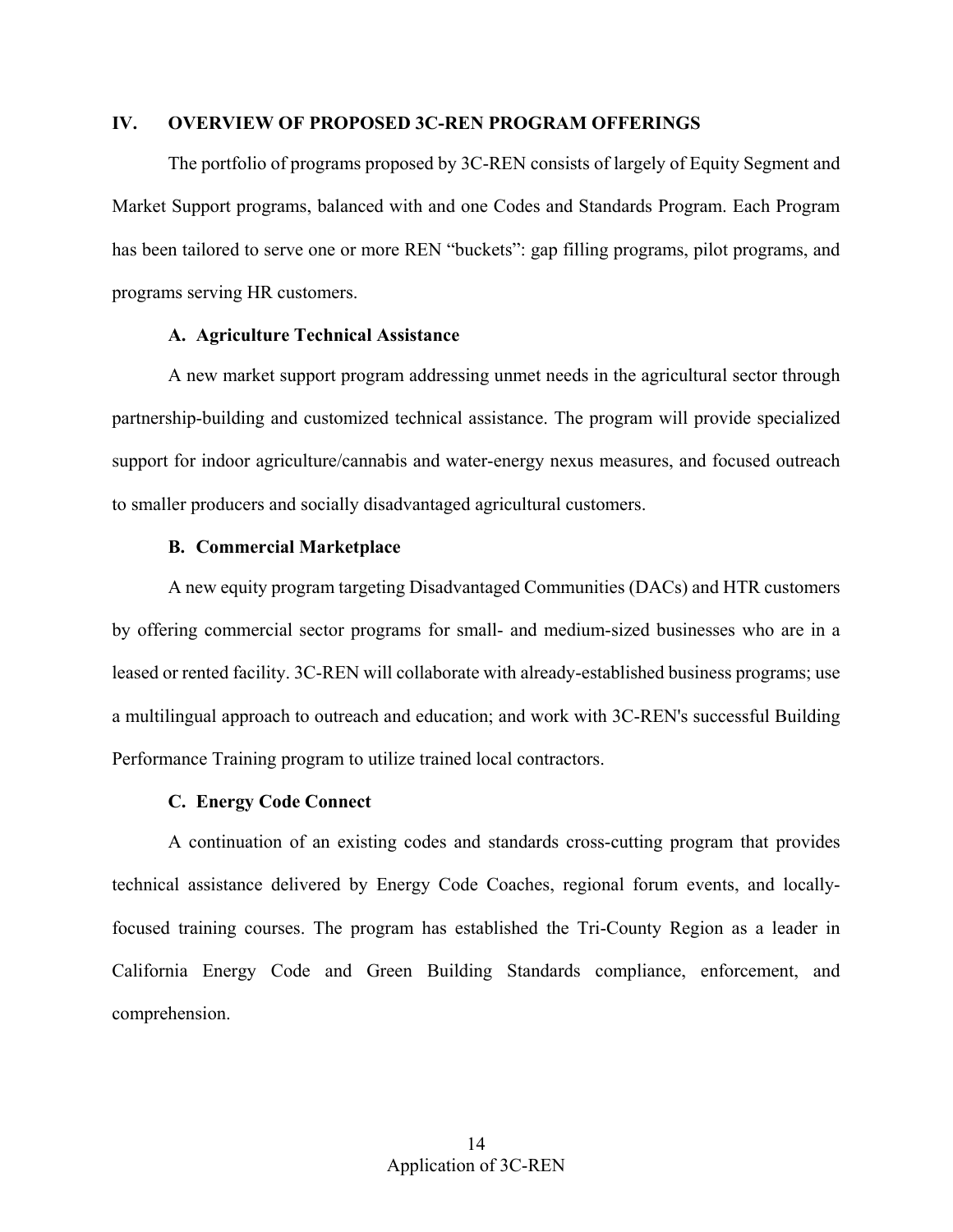### **D. Building Performance Training**

<span id="page-17-0"></span> connections within the residential and commercial design, construction, and related industries. A continuation of an existing workforce education and training (WE&T) market support cross cutting program that acts as the Tri-County Region's training and resource hub by providing the latest building science practices and energy efficiency trainings. By offering WE&T programs locally, 3C-REN is making clean energy jobs and training accessible to HTR workers and those in identified DACs by removing the locational barriers to these opportunities and building local

#### **E. Energy Assurance Services**

<span id="page-17-1"></span> The new commercial and public market support cross cutting program will identify energy savings opportunities and offer technical support including audits and benchmarking to achieve comprehensive load management, energy savings and resilience objectives, modeled after the existing Energy Assurance Services program currently operated by Santa Barbara County. The program will further support public agencies and special districts in pursuing energy upgrades by offering educational and networking opportunities to agency staff and specialized services to support planning for, funding, and contracting the work.

#### **F. Single Family Home Energy Savings**

<span id="page-17-2"></span>An existing single family residential equity program targeted towards HTR single-family households that delivers measurable energy savings. Savings will be claimed using a population Normalized Metered Energy Consumption (NMEC) Measurement and Verification (M&V) platform. The program implementer, Recurve, will deliver energy upgrades utilizing a network of energy efficiency installers (aggregators) who will be paid incentives based on the metered savings achieved with their installations. Performance based incentives will push aggregators to maximize both customer savings and grid benefits.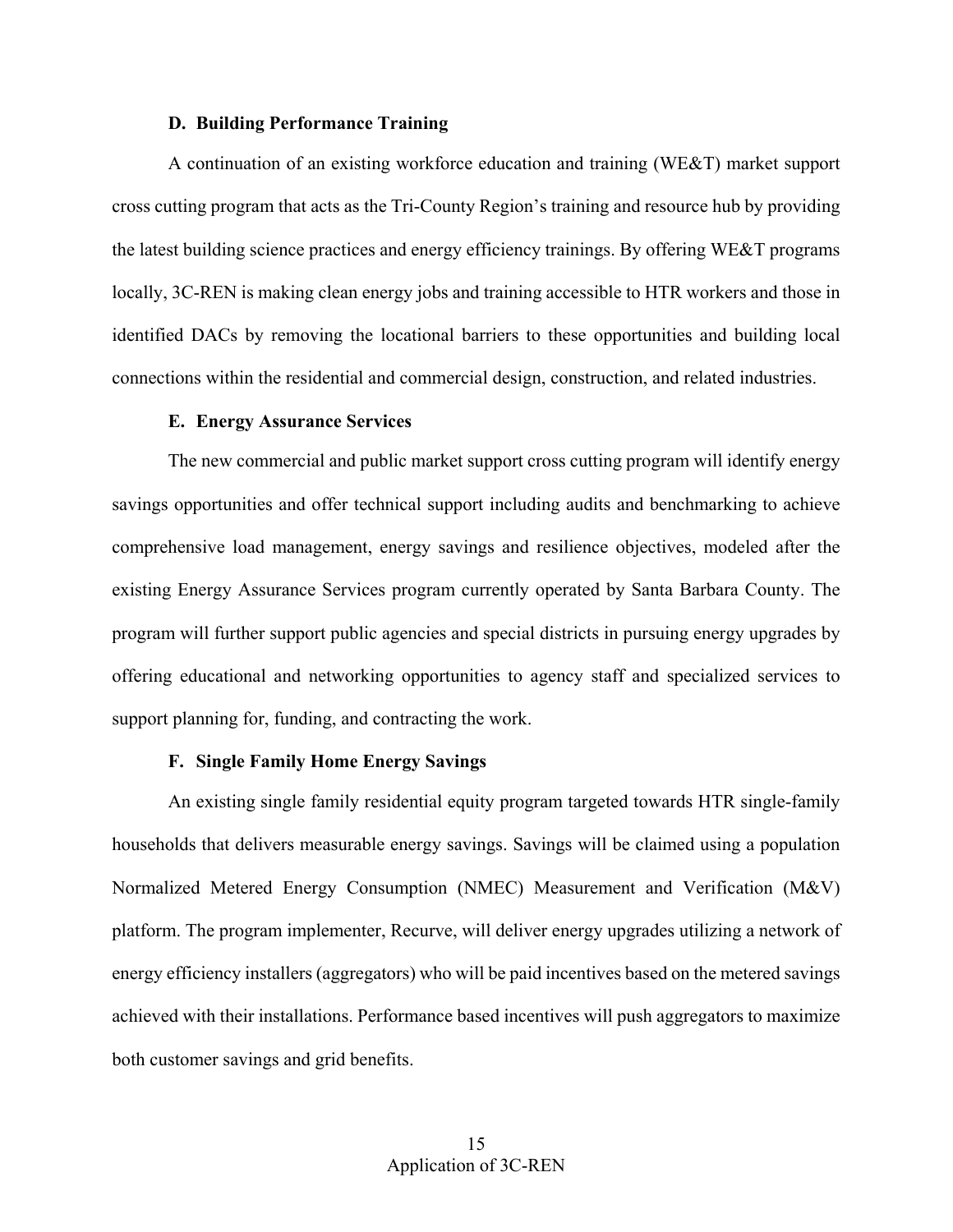### **G. Multifamily Home Energy Savings**

<span id="page-18-0"></span> An existing multi-family residential equity program that will continue to deliver energy savings targeting HTR multifamily properties. The program requires three or more upgrades in the project scope, a percentage of which must directly benefit tenants, that achieve a minimum GHG savings per apartment. The program includes no-cost site assessments, technical assistance, and rebates paid directly to property owners/managers. The incentive structure also includes enhanced incentives for underserved properties and adders for high performance measures, such as heat pumps.

# <span id="page-18-2"></span><span id="page-18-1"></span>**V. OVERVIEW OF 3C-REN BUDGET, COST EFFECTIVENESS AND VALUE TO RATEPAYERS**

## **A. Budget Overview**

### *1. Commission Guidance on REN Budgets*

<span id="page-18-3"></span> proportionality, taking into account plans to serve HTR customers. The Commission has provided guidance to RENs regarding the criteria for determining the overall reasonableness of REN budgets. As described in D.19-12-021, "RENs' budgets should be proportional to the incumbent IOU budgets, in the same territory, for the number of customers served by non-statewide and non-regional programs, while taking into account plans to serve hardto-reach customers."[32](#page-18-5) As such, 3C-REN has evaluated each program proposed for this

## *2. 3C-REN's Proposed Budget Is Reasonable and Should Be Approved*

<span id="page-18-4"></span>The Commission has provided guidance to RENs regarding the criteria for determining the overall reasonableness of REN budgets. As described in D.19-12-021, "RENs' budgets should be proportional to the incumbent IOU budgets, in the same territory, for the number of customers

<u>.</u>

<span id="page-18-5"></span> $32$  D.19-12-021 at 39.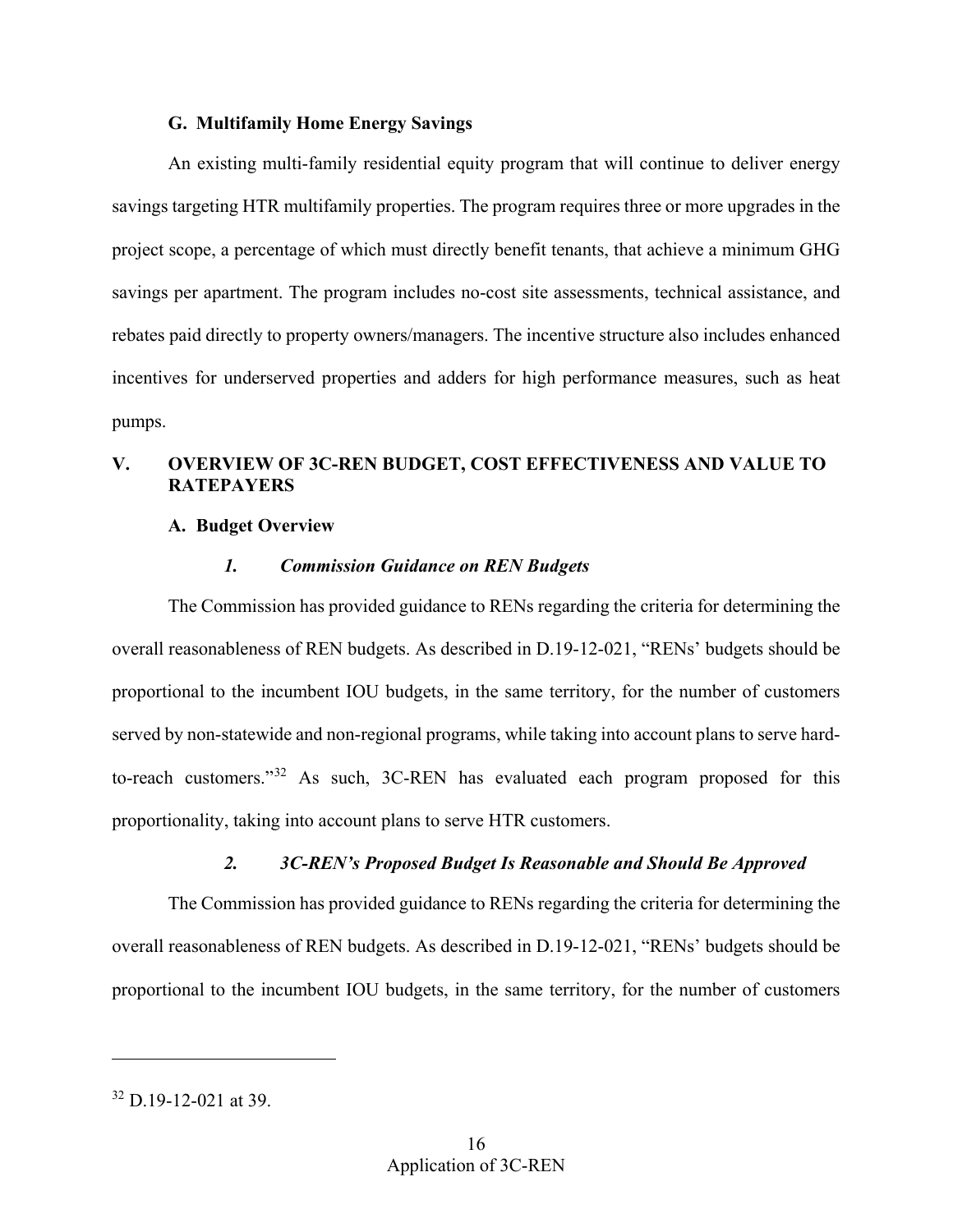proportionality, taking into account plans to serve HTR customers. 3C-REN's budget is just and served by non-statewide and non-regional programs, while taking into account plans to serve hardto-reach customers."24 As such, 3C-REN has evaluated each program proposed for this reasonable and should be adopted.

# <span id="page-19-1"></span><span id="page-19-0"></span>**B. Cost Effectiveness and Value to Ratepayers Overview**

# *1. RENs Are Subject to Value-Based Criteria, Not a Minimum Cost-Effectiveness Threshold*

Due to REN's unique and limited role as Commission-authorized PAs, the Commission

has not imposed the same minimum cost-effectiveness threshold on RENs as it has imposed on

IOU and CCA PAs. As the Commission found in D.18-05-041:

 IOU and CCA PAs. As the Commission found in D.18-05-041: [W]e do not find it reasonable to impose a minimum cost-effectiveness threshold activities we authorize RENs to undertake, which results in a much lower ability to for REN proposals. As we have maintained in the past, the more limited scope of diversify their portfolios (relative to the IOUs), argues against holding them to a particular cost-effectiveness standard.[33](#page-19-2)

The Commission reiterated this position in D.19-12-021:

We approved the existing REN portfolios recently, in D.18-05-041, and at that time reaffirmed that we do not wish to set a specific cost-effectiveness threshold for RENs. This is both because the size of the REN portfolios is smaller, and because the RENs are inherently designed to take on filling gaps in the other larger portfolios or serving the needs of hard-to-reach customer segments/markets that will be naturally less cost-effective to serve. None of this reasoning has changed, and therefore, we continue to decline to set a cost-effectiveness threshold for new or existing RENs now."[34](#page-19-3)

<u>.</u>

<span id="page-19-2"></span> $33$  D.18-05-041 at 95.

<span id="page-19-3"></span><sup>34</sup> D.19-12-021 at 37.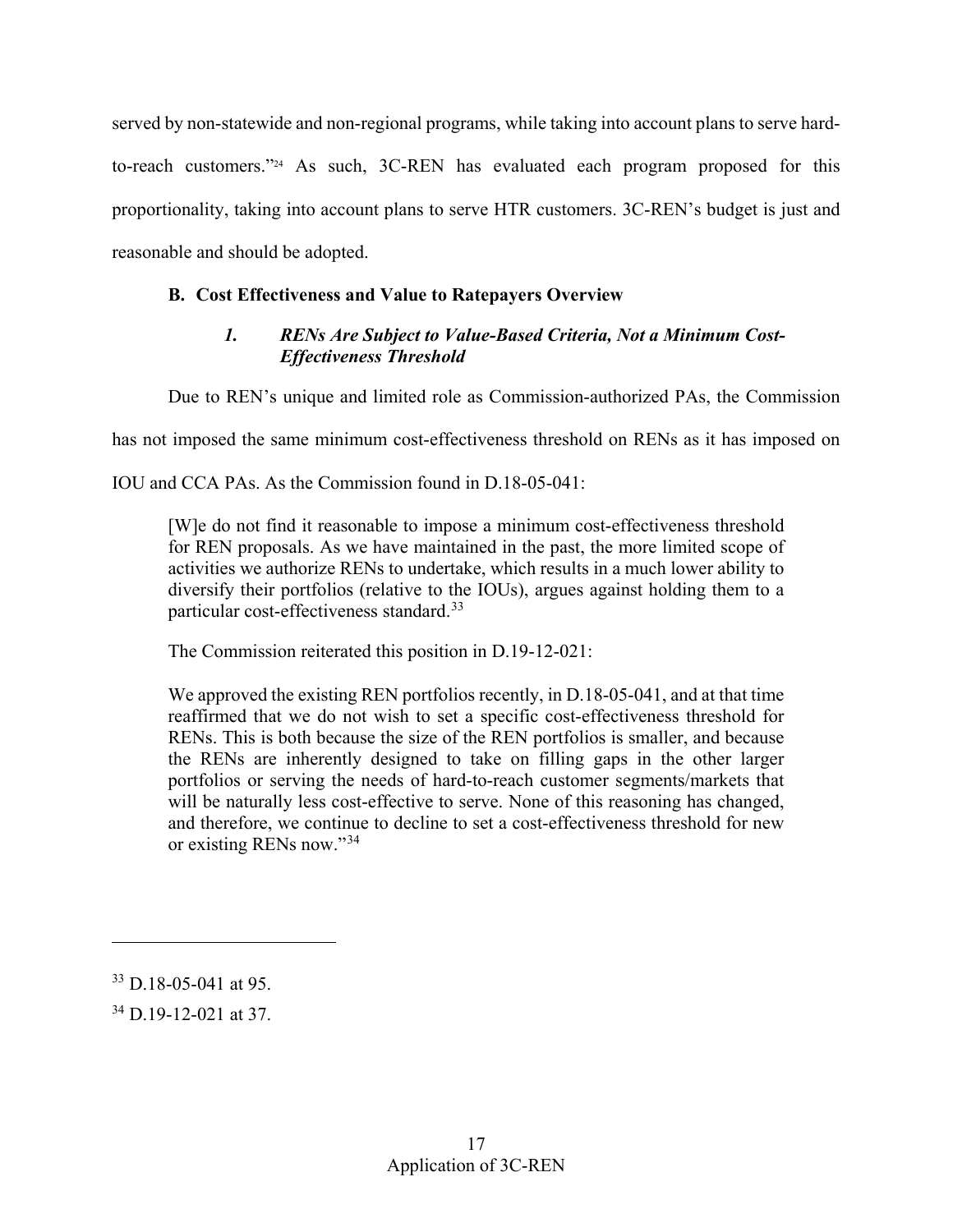This approach was further re-affirmed in D.21-05-031 with regards to resource acquisition programs, "requir[ing] that all program administrators with energy efficiency resource acquisition programs, excluding RENs whose portfolios have different rules, to show that the resource acquisition segment of their portfolio, with all resource acquisition programs' costs and benefits combined together, is cost-effective on an *ex ante* basis, with a TRC ratio of at least 1.0 or greater."<sup>[35](#page-20-0)</sup> With regard to market support and equity programs, the Commission stated that "all program administrators, including the RENs, should focus on developing metrics and criteria for evaluating progress of those market support and equity programs, in the absence of strict costeffectiveness limitations. "[36](#page-20-1) 

Instead of evaluating RENs on a minimum cost effectiveness threshold, the Commission has historically evaluated each REN's programs' ability to: provide value (or the promise of value), meet their designated targets, and track, and hopefully improve upon, their cost-effectiveness.<sup>[37](#page-20-2)</sup> The Commission has further "encourage[d] RENs to manage their programs with an eye toward long-term cost-effectiveness, just as we encourage the other program administrators to do."<sup>38</sup>

<u>.</u>

<span id="page-20-3"></span>38 D.19-12-021 at 37.

<span id="page-20-0"></span><sup>35</sup> D.21-05-031 at 22. Emphasis added.

<span id="page-20-1"></span><sup>36</sup> D.21-05-031 at 23.

<span id="page-20-2"></span> and will assess their performance going forward, particularly in tracking business plan metrics  $37$  D.18-05-041 at 95. "To be clear, we remain interested in seeing RENs provide value (or the promise of value), and this serves as a key criterion against which we evaluate their proposals and assessing PAs' progress in meeting their designated targets. We decline to consider the proposed Benefits Evaluation Framework, as we prefer to use the same cost-effectiveness methodology for all PAs even if we do not hold the RENs to a particular standard. We also remain interested in seeing improving TRC estimates over the long run, therefore we retain our requirement for RENs to include cost-effectiveness statements in their ABALs."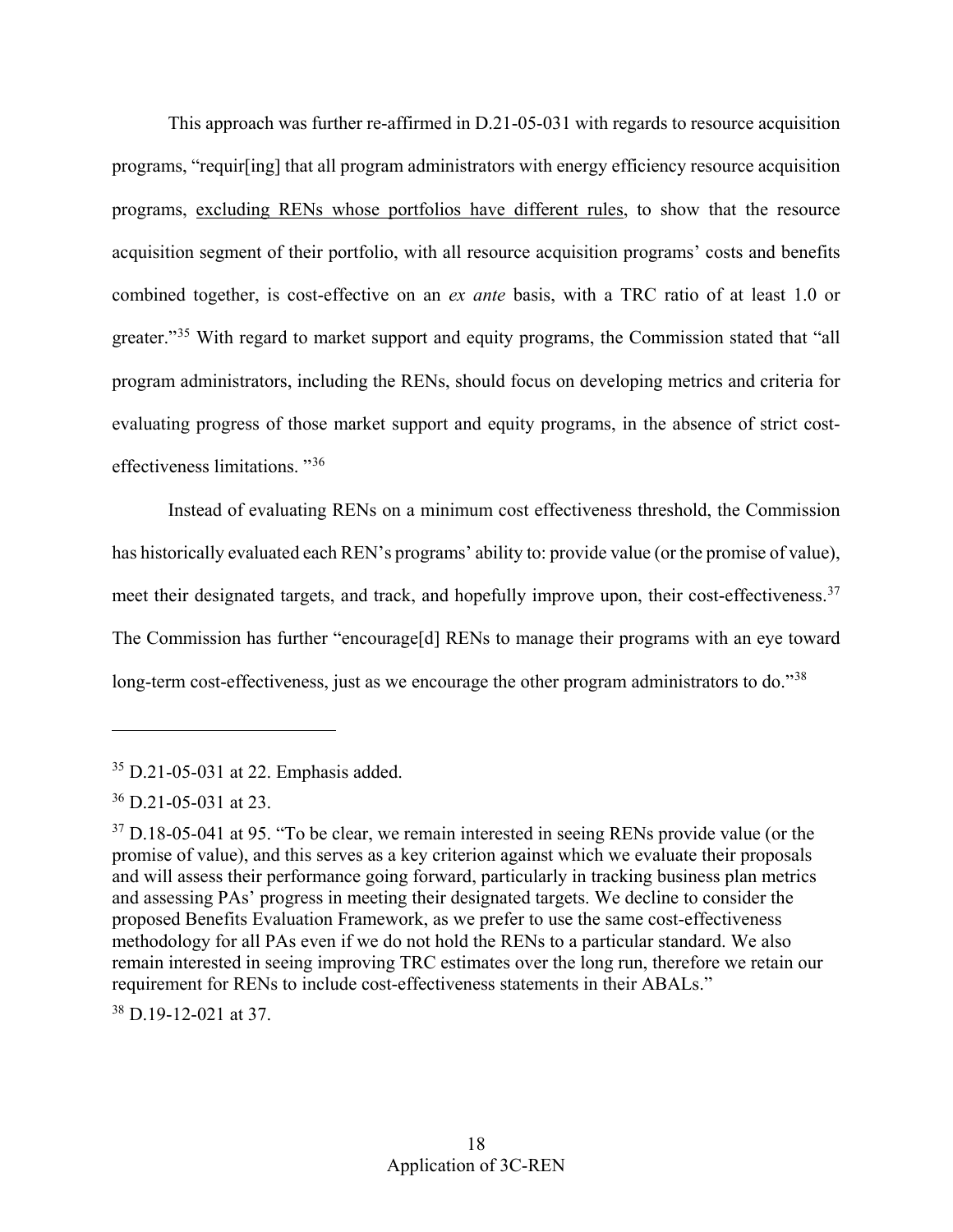Furthermore, REN administrative costs have had a "soft cap" of 10% and are also subject

to a "soft cap" of 6% for administrative and outreach costs.<sup>[39](#page-21-1)</sup> D.21-05-031 maintained the same

<span id="page-21-0"></span>administration cost and marketing and outreach cost rules.<sup>[40](#page-21-2)</sup>

 $\overline{a}$ 

# *2. 3C-REN Has Focused on Value-Driven Approaches in Its Portfolio*

Regarding the proposed programs set forth in this Application, 3C-REN has focused on

bringing equity and environmental and social justice to the Tri-County Region. To this end, 3C-

REN has set forth the following principles, strategies and desired outcomes.

| <b>PRINCIPLES</b>                                                                                                                                                                                                                                                                                                                                                                                                                                                 |                                                                                                                                                                          |                                                                                                                                                                                                   |  |  |  |
|-------------------------------------------------------------------------------------------------------------------------------------------------------------------------------------------------------------------------------------------------------------------------------------------------------------------------------------------------------------------------------------------------------------------------------------------------------------------|--------------------------------------------------------------------------------------------------------------------------------------------------------------------------|---------------------------------------------------------------------------------------------------------------------------------------------------------------------------------------------------|--|--|--|
| Provide equitable opportunities for<br>hard-to-reach, disadvantaged and<br>underserved communities to receive<br>the many benefits offered by more<br>energy efficient and resilient homes<br>and buildings.                                                                                                                                                                                                                                                      | Be a trusted local resource and<br>communication channel for energy<br>efficiency and decarbonization to<br>address the climate crisis and build<br>regional resilience. | Enhance regional economic<br>vitality by growing the market for<br>energy projects and developing a<br>local workforce with the<br>expertise and resources needed to<br>implement those upgrades. |  |  |  |
| <b>Alignment</b>                                                                                                                                                                                                                                                                                                                                                                                                                                                  |                                                                                                                                                                          |                                                                                                                                                                                                   |  |  |  |
| 3C-REN Strategic Plan Vision; Portfolio Strategies                                                                                                                                                                                                                                                                                                                                                                                                                |                                                                                                                                                                          |                                                                                                                                                                                                   |  |  |  |
| <b>STRATEGIES</b>                                                                                                                                                                                                                                                                                                                                                                                                                                                 |                                                                                                                                                                          |                                                                                                                                                                                                   |  |  |  |
| Offer comprehensive services to<br>Establish compelling, portfolio-<br>Connect customers with 3C-REN<br>provide the local workforce with<br>wide marketing and education that<br>programs as well as CCAs' and other<br>catalyzes demand for energy<br>the knowledge and skills needed<br>PAs' offerings to deliver holistic,<br>efficiency services and building<br>to participate in the advanced<br>equitable outcomes.<br>decarbonization.<br>energy economy. |                                                                                                                                                                          |                                                                                                                                                                                                   |  |  |  |
| Alignment                                                                                                                                                                                                                                                                                                                                                                                                                                                         |                                                                                                                                                                          |                                                                                                                                                                                                   |  |  |  |

<span id="page-21-1"></span> $39$  D.12-11-015 at 15. "First, there is a hard administrative cost cap of 10% and a soft marketing and outreach cost cap of 6% imposed by D.09-09-047. The 10% administrative limit is also a soft cap for LGPs. For these purposes, RENs and MEA are more like LGPs – we will not apply hard caps on these expenses at this time, though we encourage RENs and MEA to keep administrative and marketing costs down as low as possible." (Emphasis added.)

<span id="page-21-2"></span> $^{40}$  D.21-05-031 at 33. "Administration costs should continue to be capped at ten percent of the program administrator's portfolio; all other budget caps or targets, including for directimplementation non-incentive costs and marketing and outreach costs, should remain unchanged."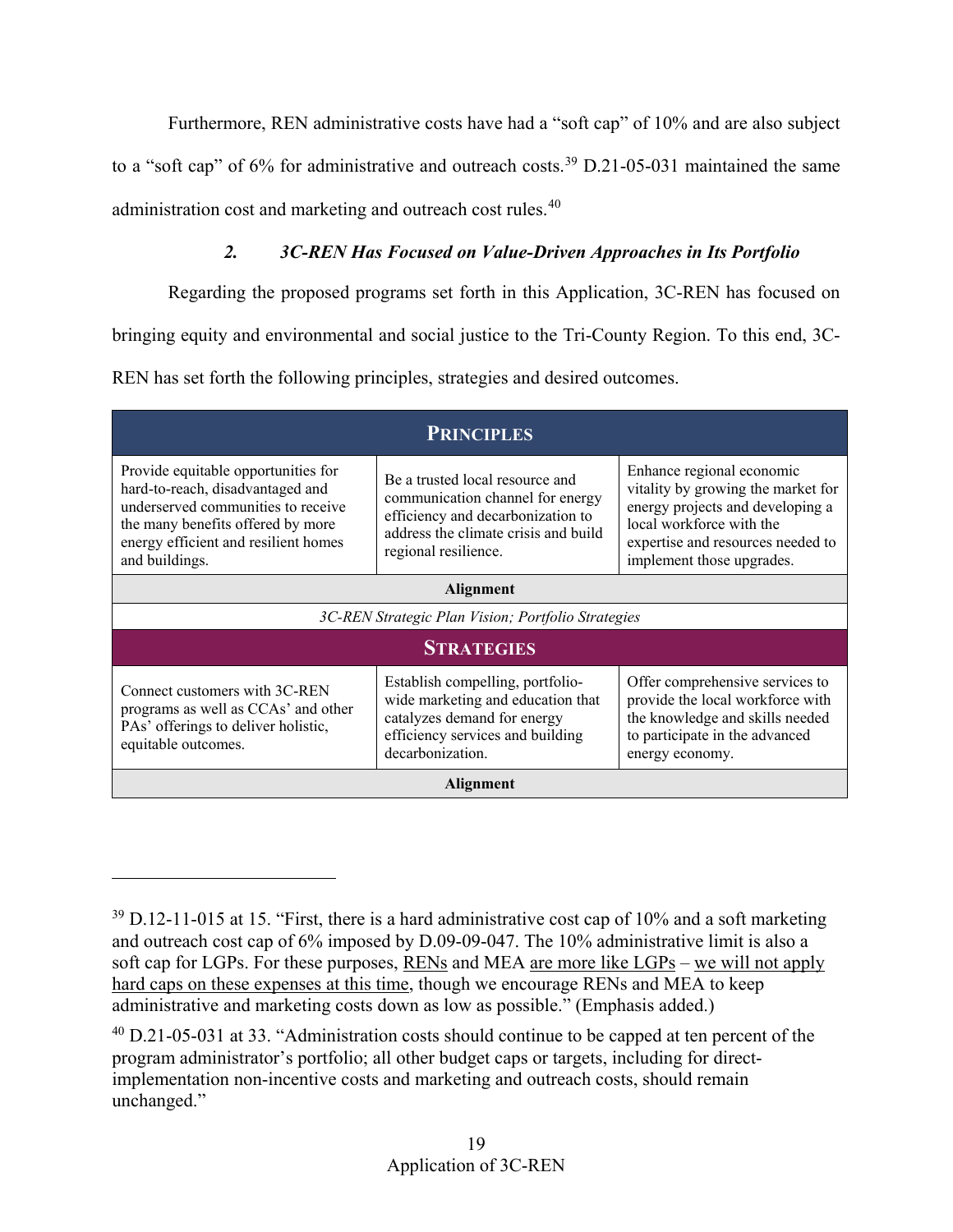| Equity segment strategies; Sector<br>strategies and tactics                                                                                      | Market Support segment strategies;<br>Sector strategies and tactics                                                                                                                       | C&S segment strategies; Cross-<br>cutting WE&T strategies and<br>tactics; all-sector coordination                                                                                      |  |  |  |  |
|--------------------------------------------------------------------------------------------------------------------------------------------------|-------------------------------------------------------------------------------------------------------------------------------------------------------------------------------------------|----------------------------------------------------------------------------------------------------------------------------------------------------------------------------------------|--|--|--|--|
| <b>DESIRED OUTCOMES</b>                                                                                                                          |                                                                                                                                                                                           |                                                                                                                                                                                        |  |  |  |  |
| Participation in tailored and existing<br>local energy efficiency programs for<br>hard-to-reach and other audiences in<br>the Tri-County Region. | Implementation of projects that<br>result in measurable energy<br>savings, accelerate achievement of<br>State and local climate goals, and<br>result in economic development<br>benefits. | A well-trained, supported, and<br>sustainable local workforce with<br>the technical skills and<br>knowledge to offer services in<br>compliance with building codes<br>and State goals. |  |  |  |  |
| <b>Alignment</b>                                                                                                                                 |                                                                                                                                                                                           |                                                                                                                                                                                        |  |  |  |  |
| Portfolio metrics; market support and equity segment metrics and outcomes; sector goals and objectives                                           |                                                                                                                                                                                           |                                                                                                                                                                                        |  |  |  |  |

# <span id="page-22-0"></span>**VI. COORDINATION BETWEEN 3C-REN AND OTHER PROGRAM ADMINISTRATORS**

# **A. Commission Requirements for REN Program Coordination**

<span id="page-22-1"></span>In developing the suite of programs proposed in this Application, 3C-REN has extensively coordinated with their IOU and CCA peers, in particular to avoid programmatic overlap. As set forth in D.18-05-041, "RENs' activities may only overlap with utility PAs' activities when those activities are targeted at hard-to-reach customers."[41](#page-22-2) The Decision continues: "To the extent that REN activities may overlap with utility programs, it is reasonable with respect to prudent investment of limited ratepayer funds to limit such overlap to programs that target customers with the least likelihood of program information and access."[42](#page-22-3) In particular, the Commission has required each PA to develop a joint cooperation memo:

Specifically, we will require the PAs (RENs, IOUs and CCA) to develop a joint cooperation memo to demonstrate how they will avoid or minimize duplication for

<span id="page-22-2"></span><sup>41</sup> D.18-05-041 at 165; Finding of Fact 54.

<span id="page-22-3"></span> $42$  D.18-05-041 at 175; Conclusion of Law 28.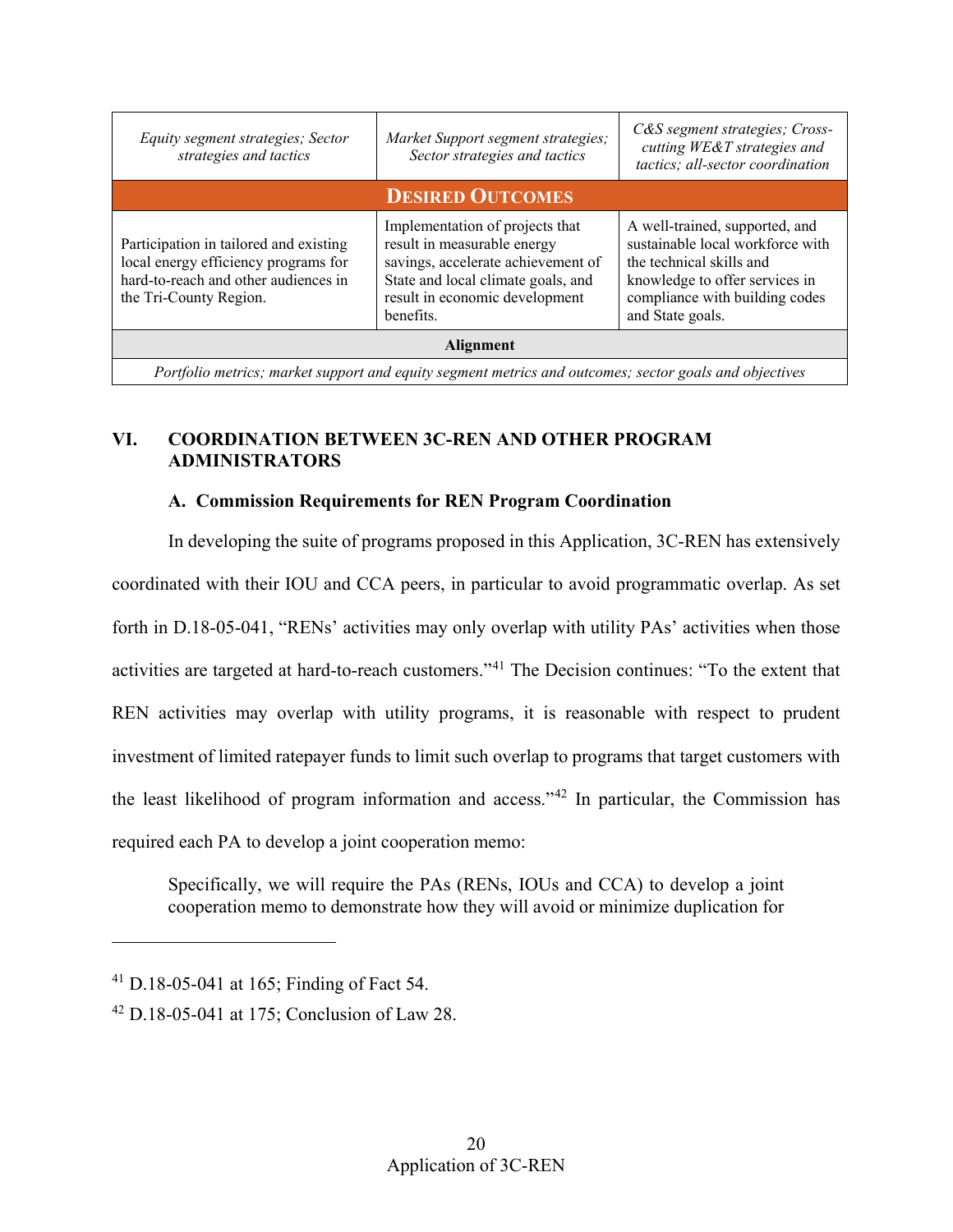each PA must explicitly identify and discuss how its activities are complementary programs that address a common sector (e.g., residential or commercial) but pursue different activities, pilots that are intended to test new or different delivery models for scalability, and/or programs that otherwise exhibit a high likelihood of overlap or duplication and are not targeted at hard-to-reach customers. For such programs, and not duplicative of other PAs' planned activities.<sup>[43](#page-23-1)</sup>

D.18-05-041 required joint cooperation memos between IOUs and RENs to include:

- audiences. The RENs and IOUs must describe how they will offer their • RENs must include a summary of the programs they intend to run; if **the IOU(s) who shares territory with a REN offers a similar program,** the IOU(s) must also provide the same summary of their program. The summary for each PA's program must include eligible measures, budgets, and target corresponding portfolios and avoid duplication.
- • RENs must also include a discussion section for each program, summarizing how the program meets at least one of the criteria outlined in D.12-11-015, i.e., aimed at hard-to-reach customers (which can overlap with an IOU offering); programs that IOUs do not offer; and pilots not offered by IOUs but with the possibility of scaling.<sup>44</sup>

# <span id="page-23-0"></span>**B. 3C-REN Has Worked to Avoid Overlap with Other Program Administrators, Consistent with Commission Requirements**

unique capabilities we bring as local governments to the delivery of  $EE.^{45}$  Each PA in the 3C-REN different aspects of the energy efficiency marketplace, and/or coordinating their efforts in the same 3C-REN's role is distinct from CCAs, IOUs, and third-party implementers, and reflects the territory complements each other's portfolio, encourages innovation, and ensures that all ratepayers are served, and 3C-REN has worked to avoid overlap with other PAs. This is consistent with CPUC policy that "[a]s long as program administrators and implementers are addressing

<span id="page-23-1"></span><sup>43</sup> D.18-05-041 at 97.

<span id="page-23-2"></span> $44$  D.18-05-041 at 122.

<span id="page-23-3"></span><sup>45</sup> D.19-12-021, at 18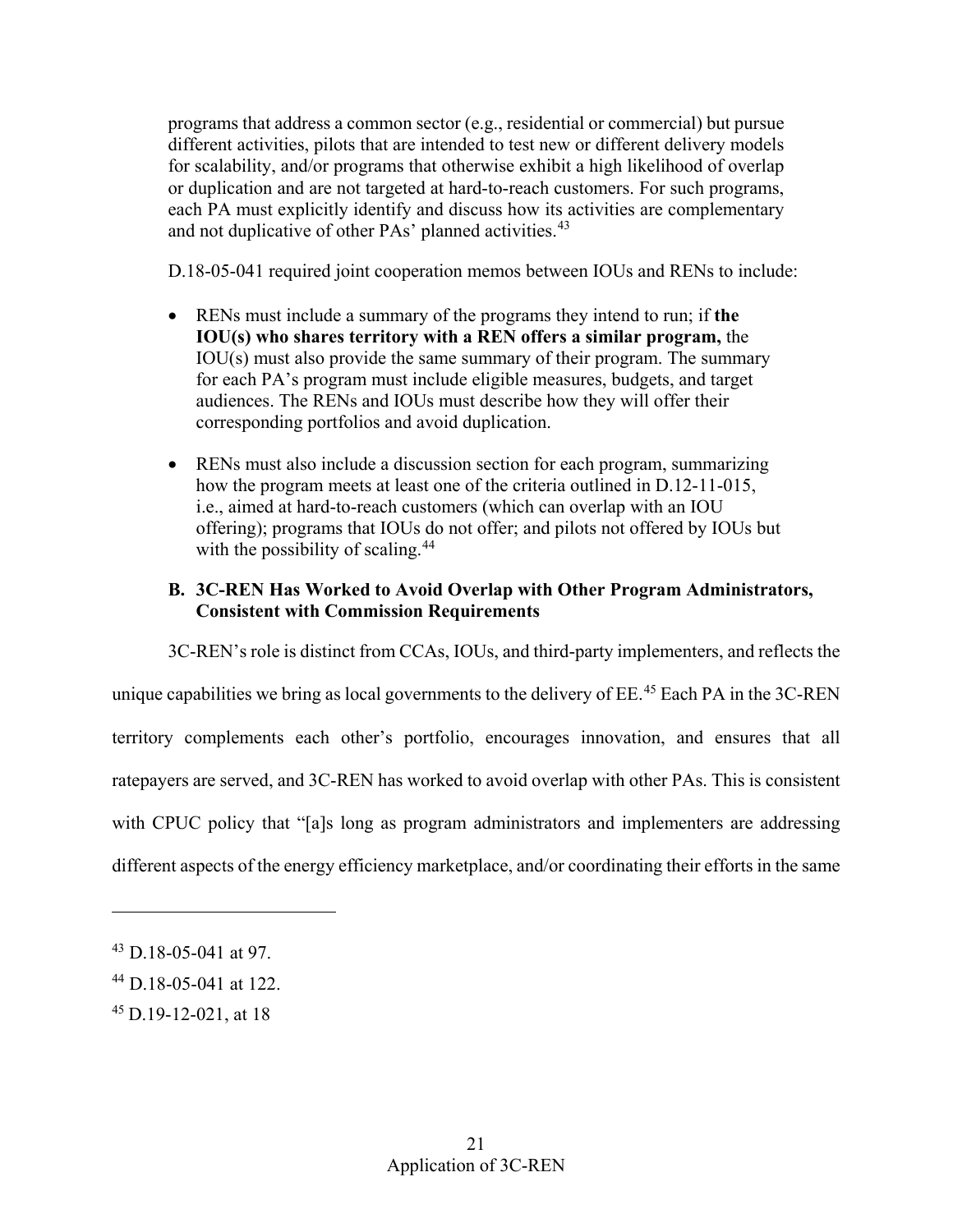approved, the CPUC acknowledged that "[a]ll consumers will be well served if there is close geographic area, some overlap may be fine or even positive, especially if the individual entities coordinate their offerings and their outreach to customers."[46](#page-24-0) Indeed, when the RENs were first coordination and cooperation between the RENs and the utilities to ensure seamless program offerings and avoid customer confusion."[47](#page-24-1)

and equity programs might also provide similar services. 3C-REN has established approaches for coordination with other PAs, as described in its Joint Cooperation Memos, for some portions of 3C-REN programs that may allow for and require coordination among programs. These approaches are detailed in the section of the Portfolio Plan entitled Mitigation of Duplication.<sup>[48](#page-24-2)</sup> 3C-REN provides referrals to complementary programs to program participants when appropriate, in order to support the best possible outcomes for program participants, residents, property owners, businesses, and jurisdictions in the tri-county region. 3C-REN will also continue to participate in Energy Division-led Peer Coordination Groups (PCGs). The PCGs enable collaborative discussions across all PAs throughout the state. For new offerings, 3C-REN will coordinate with other PAs as new and launching programs are contracted and designed in order to operationalize coordination, with an understanding that new market support and equity programs might also provide similar services.<br>
<br>
46 D.19-12-021 at 25.

<span id="page-24-0"></span>

<span id="page-24-1"></span> $^{47}$  D.12-11-015 at 9.

<span id="page-24-2"></span><sup>48</sup> Exhibit 3C-REN-02.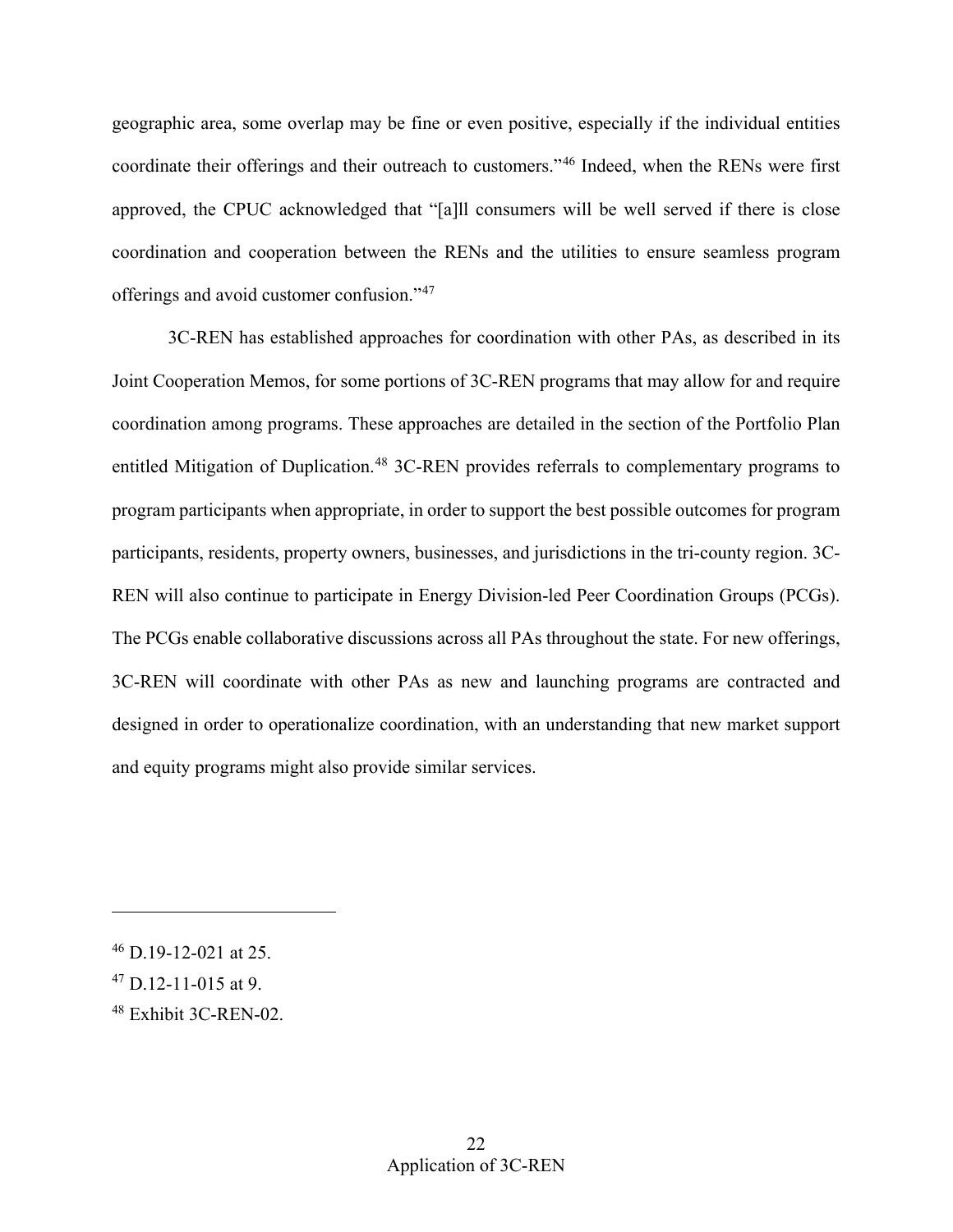## <span id="page-25-0"></span> **to Serve as Fiscal Manager for Commission-approved 3C-REN Funding C. 3C-REN Seeks Continued Authorization for Southern California Gas Company**

 IOUs "as fiscal managers to disperse funds to RENs."[49](#page-25-2) Specifically, "[w]ith respect to RENs, the Where the Commission has authorized funding for RENs, the Commission relies upon Commission acts 'as a regulatory body, overseeing utility expenditures of ratepayer funds.' We 'rely on the utilities as fiscal managers to disperse funds to RENs and conduct general management and monitoring activities in compliance with Commission directives. Thus, the RENs will, by necessity, have a contractual relationship with a utility or, in some cases, several utilities."<sup>[50](#page-25-3)</sup>

021.[51](#page-25-4)  3C-REN continues to have a strong working relationship with Southern California Gas Company (SoCalGas) in their role as fiscal manager. 3C-REN asks the Commission to continue to authorize SoCalGas to act as fiscal manager for 3C-REN, consistent with Commission precedent, and to continue to allow flexibility in the fiscal agent role, consistent with D.19-12-

## <span id="page-25-1"></span>**VII. POLICY CHANGE RECOMMENDATIONS**

 efficiency; and (3) expanding the definition of "hard-to-reach" to include the public sector. In the Business Plan, 3C-REN sets forth several recommended policy revisions. Specifically, 3C-REN recommends: (1) improved data access for PAs; (2) desiloing energy

-

<span id="page-25-2"></span> $49$  D.12-11-015 at 8.

<span id="page-25-3"></span> $50$  D.14-10-046 at 128.

<span id="page-25-4"></span> $51$  D.19-12-021 at 43. "On the topic of PG&E's suggestions to allow more flexibility in the utilities' fiscal agent role for RENs, we agree that there should be flexibility in payment terms and timing, as long as both parties agree. Thus, we explicitly authorize the utility fiscal agent and a REN to depart from the specific requirements of D.12-11-015 and D.14-10-046, as long as the REN and the utility mutually agree. If they cannot mutually agree, then one party should bring a petition to modify prior decisions to the Commission, to modify the terms, if necessary."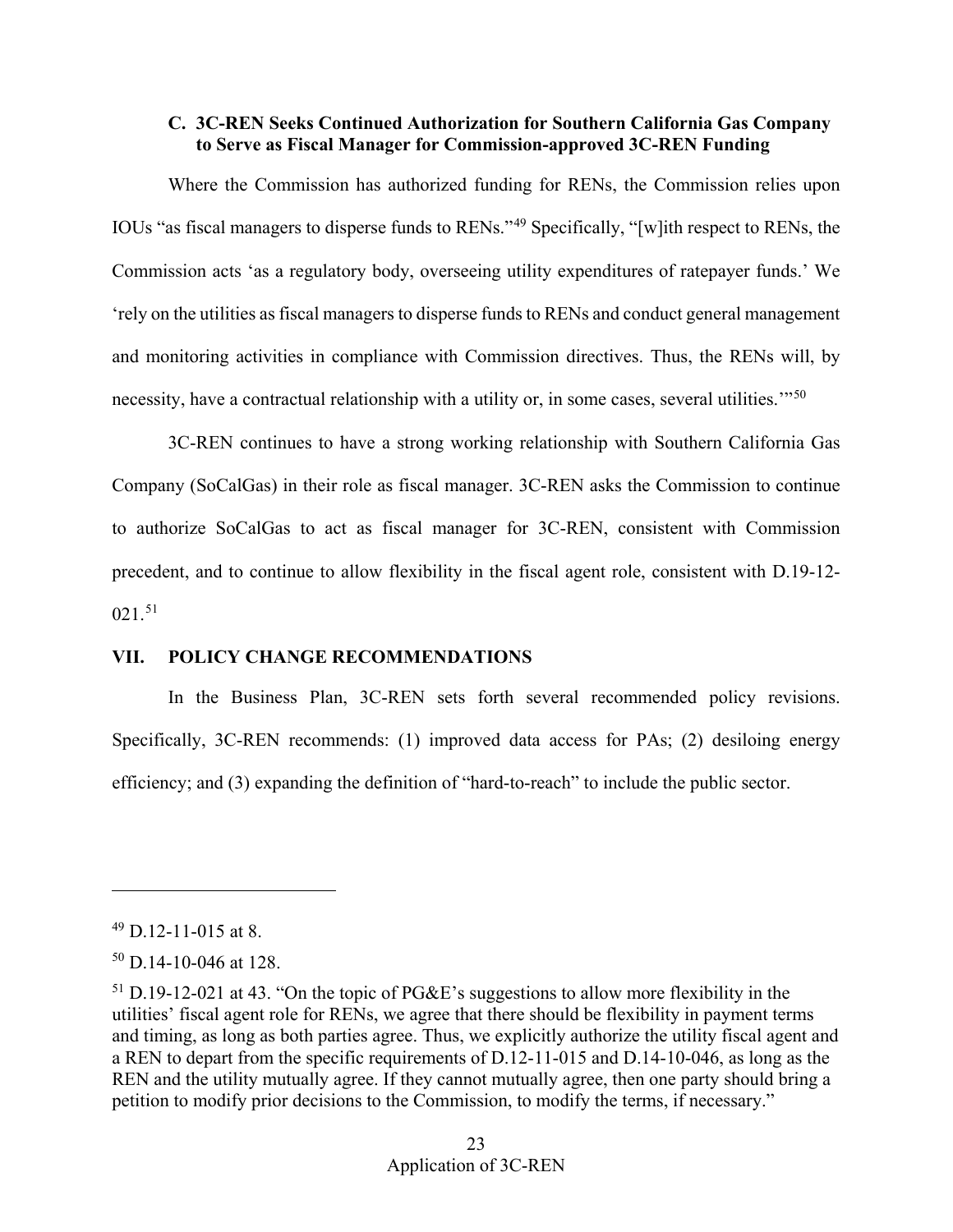#### **A. Improved Data Access**

<span id="page-26-0"></span> programs are able to target HTR and other vulnerable communities to drive equity outcomes. The Transparent access to needed data is essential for PAs to support the Commission in achieving the state's ambitious climate and energy efficiency goals, and also for ensuring that Commission should clearly indicate its expectation that secure access to customer-authorized billing data should be streamlined by the IOUs as part of their coordination with non-IOU PAs.

### **B. Desiloing Energy Efficiency and Other Load Management Offerings**

<span id="page-26-1"></span> power shutoffs. While ratepayer funds are appropriately intended to save ratepayers money by these programs elements as well. 3C-REN's Energy Assurance Services program involves providing a holistic and forwardfocused assessment of customer needs and technical assistance to achieve goals related not limited to energy efficiency but also resiliency, sustainability, and other complementary interventions, such as preparing them to implement distributed energy resources (DERs) to offer security from reducing energy use and therefore reducing the need for energy generation facilities, the funding is restricted to energy efficiency. Distributed energy resources, storage systems, and load-shifting technologies also have the potential to save ratepayers money by reducing impacts on the distribution system. Consideration should be given to allowing ratepayers funds to be used for

### **C. Expansion of the HTR Definition to Include the Public Sector**

<span id="page-26-2"></span> to the HTR definition will encourage resource acquisition program implementers to focus on HTR The Commission should include public sector customers as "hard-to-reach" if they meet the geographic criteria approved in Resolution G-3497 and updated in D.18-05-041, and are classified as a local government, special district, K-12 school, community college, or tribal lands. This modification to the HTR definition strikes the appropriate balance of simplicity and impact while being mindful of the results of the Underserved Working Group. Adding the public sector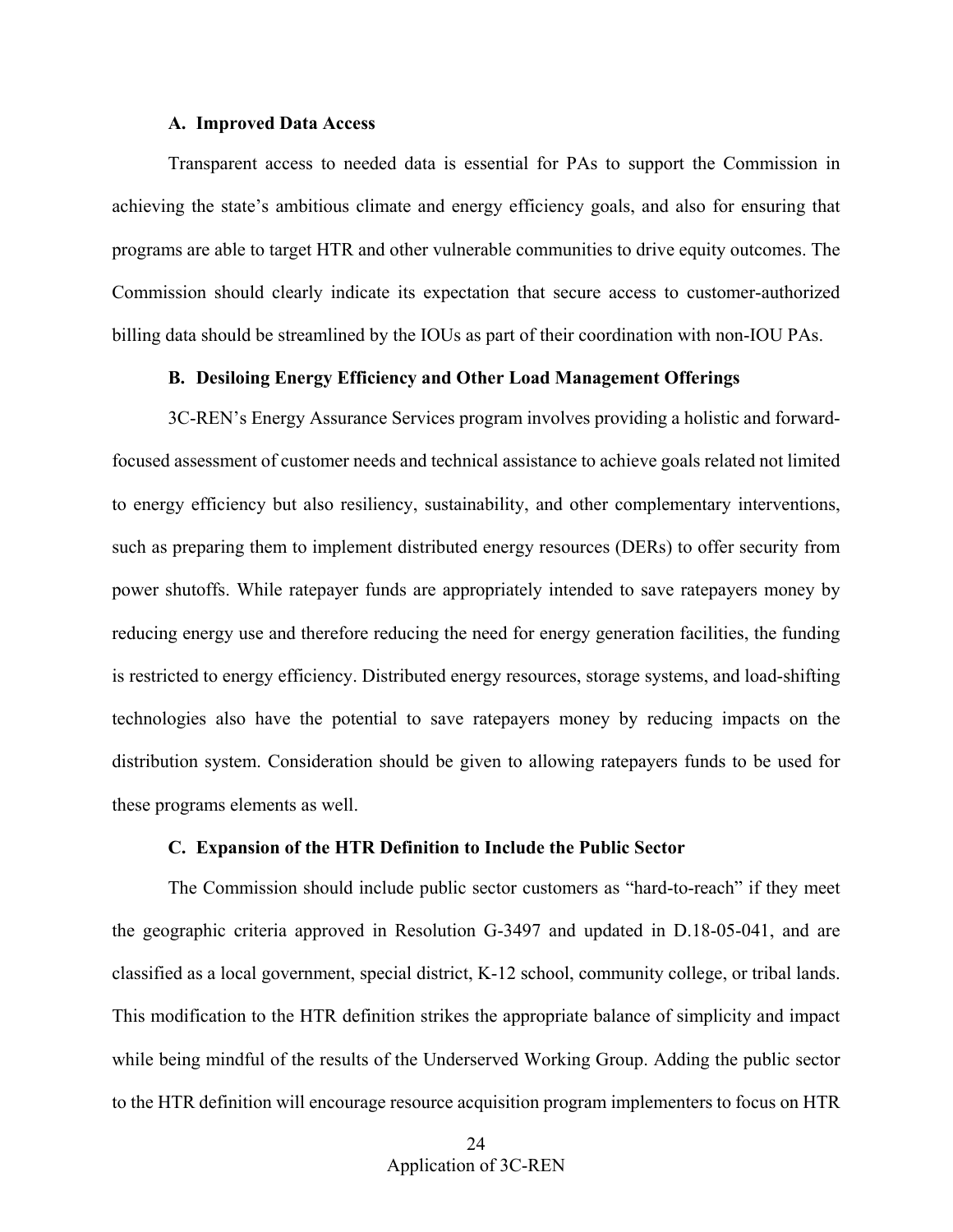also allow equity sector programs to better serve public sector customers that meet these criteria. public sector customers because of the increased cost-effectiveness adjustments. This addition will

## <span id="page-27-1"></span><span id="page-27-0"></span>**VIII. REQUEST FOR COMMISSION ORDERS**

## **A. Issues to be Considered**

3C-REN asks the Commission to consider the following issues germane to this Application:

- 1. Whether 3C-REN's Strategic Business Plan and Portfolio Plan are reasonable.
- 2. Whether 3C-REN's Strategic Business Plan and Portfolio Plan comply with the terms of D.21-05-031.
- 3. Whether the Strategic Business Plan's and Portfolio Plan's proposed goals, estimated budget, and metrics are reasonable.
- 4. Whether Southern California Gas Company should continue to serve as the fiscal agent for 3C-REN.
- 5. Whether the policy recommendations of 3C-REN should be adopted.

# <span id="page-27-2"></span>**B. Statutory Authority**

D.21-04-031 directed energy efficiency PAs to "file applications on February 15, 2022 for

program year 2024, and every four years after that, containing the following elements":

(a) A business plan to cover an eight-year period. The business plan shall serve as a strategic plan for the energy efficiency efforts of the program administrator, and shall contain sector-level strategies, metrics, and an eight-year budget.

 over the four-year period; and implementation plans, or links to them, for all programs (b) A four-year program portfolio, beginning with program year 2024. This portion of the application shall contain: detailed sector and program strategies; annual budgets, totaling to a four-year revenue requirement; cost-effectiveness showings

that are currently operating or planned to operate during the four-year portfolio period, with the exception of third-party programs where the contract has not yet been awarded.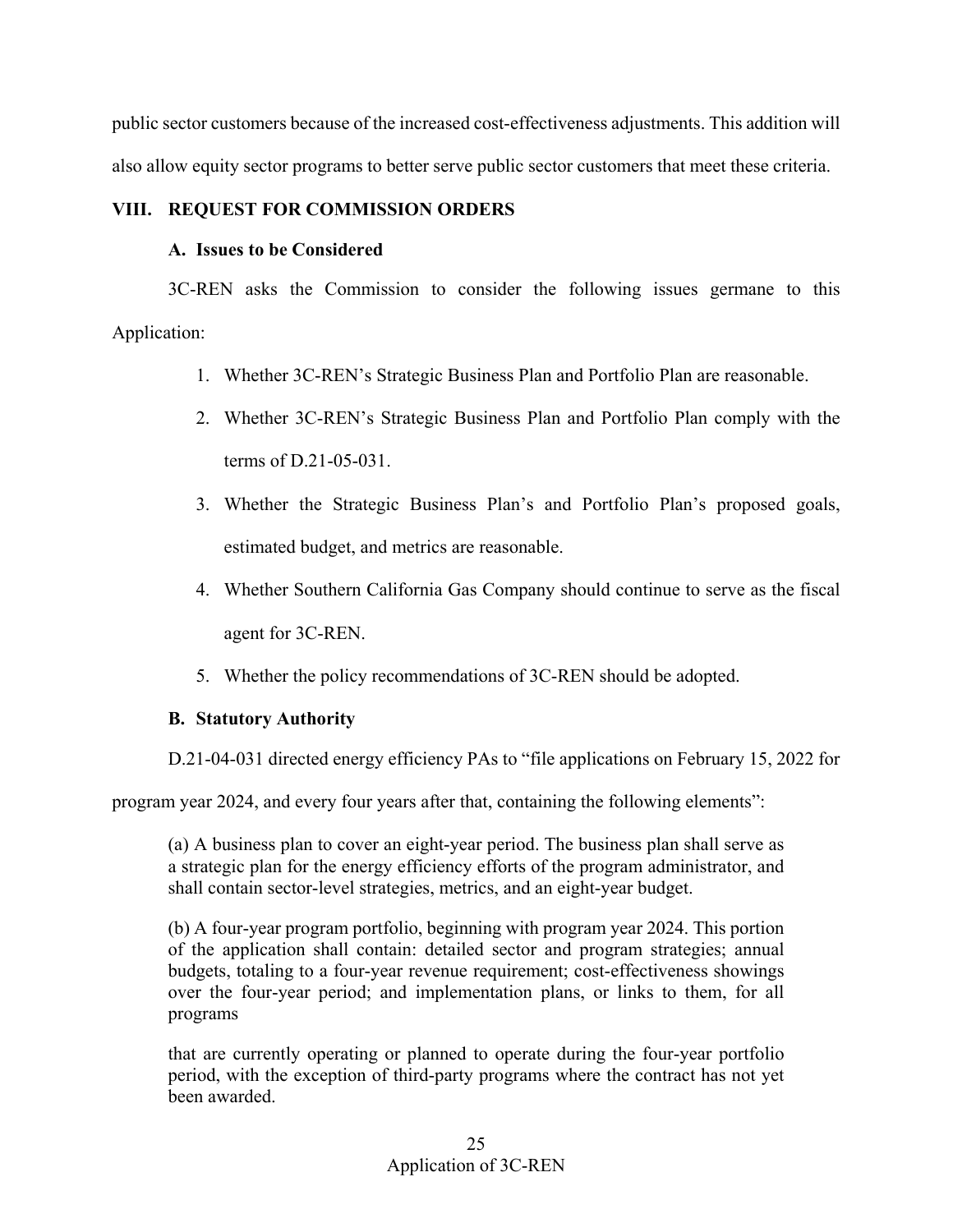(c) The technical inputs given in Table 2 of this decision.<sup>52</sup>

 granted an extension to 3C-REN and other Program Administrators (PAs), allowing applications This Application is responsive to Ordering Paragraph 5 of D.21-04-031. The Commission to be filed no later than March 4,  $2022.^{53}$ 

# **C. Request for Relief– Rule 2.1(c)**

<span id="page-28-0"></span>3C-REN requests that the Commission approve the proposals that 3C-REN has submitted in this Application and issue a decision no later than July 14, 2022 that grants the following relief:

- 1. Finds that 3C-REN's Strategic Business Plan and Portfolio Plan comply with the terms of D.21-05-031.
- 2. Finds that the Strategic Business Plan's and Portfolio Plan's proposed goals, estimated budget, and metrics are reasonable.
- 3. Approves 3C-REN's Strategic Business Plan, Portfolio Plan, and budget.
- 4. Directs (Exhibit 3C-REN-02) to continue to act as fiscal agent for 3C-REN.
- 5. Adopts the policy recommendations of 3C-REN.

# <span id="page-28-1"></span>**IX. COMPLIANCE WITH THE COMMISSION'S RULES OF PRACTICE AND PROCEDURE**

# **A. Categorization – Rule 2.1(c)**

<span id="page-28-2"></span> Rule 7.1(e)(2) because it does not clearly fit into any of the categories as defined by Rules 1.3(a), 3C-REN proposes that this application be categorized as a "ratesetting" proceeding under 1.3(d), and 1.3(e). Energy efficiency Applications filed by IOUs meet the definition of "ratesetting" in Rule 1.3(e) because the Commission approves rates for each IOU to collect funds

-

<span id="page-28-3"></span><sup>52</sup> D.21-04-031 at 81-82, Ordering Paragraph 5.

<span id="page-28-4"></span><sup>&</sup>lt;sup>53</sup> Letter from Commission Executive Director Rachel Peterson, Re: Request for Extension of Time to Comply with Ordering Paragraph 5 of Decision 21-05-031, dated January 26, 2022.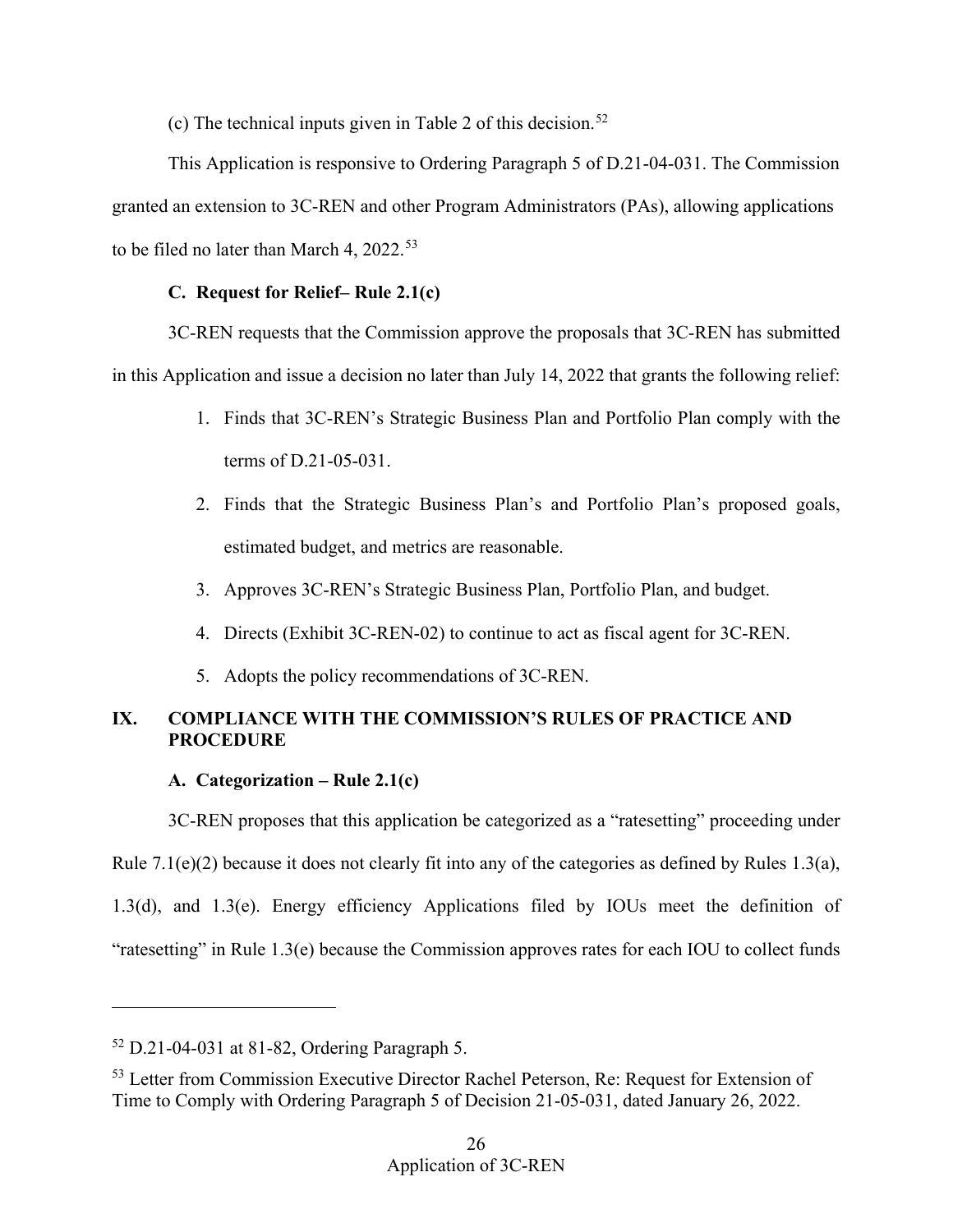to pay for energy efficiency programs. However, the Commission does not set rates via a REN Application because RENs are not in the role of revenue collection for Commission-authorized energy efficiency programs.

## **B. Need for Hearing - Rule 2.1(c)**

<span id="page-29-0"></span> 3C-REN has endeavored to provide a sufficient record via the application and testimony to obviate the need for evidentiary hearings. 3C-REN does not recommend hearings at this time. If the need for hearings arises, 3C-REN requests that the resulting hearing schedule allow the Commission to render a final decision on this application with sufficient time to start implementing the programs proposed herein at the start of 2024.

# <span id="page-29-1"></span>**C. Proposed Schedule – Rule 2.1(c)**

|  |  |  |  |  | 3C-REN proposes the following schedule for consideration of its application: |
|--|--|--|--|--|------------------------------------------------------------------------------|
|--|--|--|--|--|------------------------------------------------------------------------------|

| <b>Activity</b>                  | <b>Proposed Schedule</b> |
|----------------------------------|--------------------------|
| <b>Application Filed</b>         | March 4, 2022            |
| Daily Calendar Notice (Expected) | March 7, 2022            |
| 3C-REN Application Workshop      | March 16, 2022           |
| Protests Due (Expected)          | April 6, 2022            |
| Reply to Protests (Expected)     | April 18, 2022           |
| <b>Prehearing Conference</b>     | May 11, 2022             |
| Scoping Memo                     | May 25, 2022             |
| <b>Opening Comments</b>          | June 22, 2022            |
| <b>Reply Comments</b>            | July 6, 2022             |
| Proposed Decision                | August 2022              |
| <b>Final Decision</b>            | September 2022           |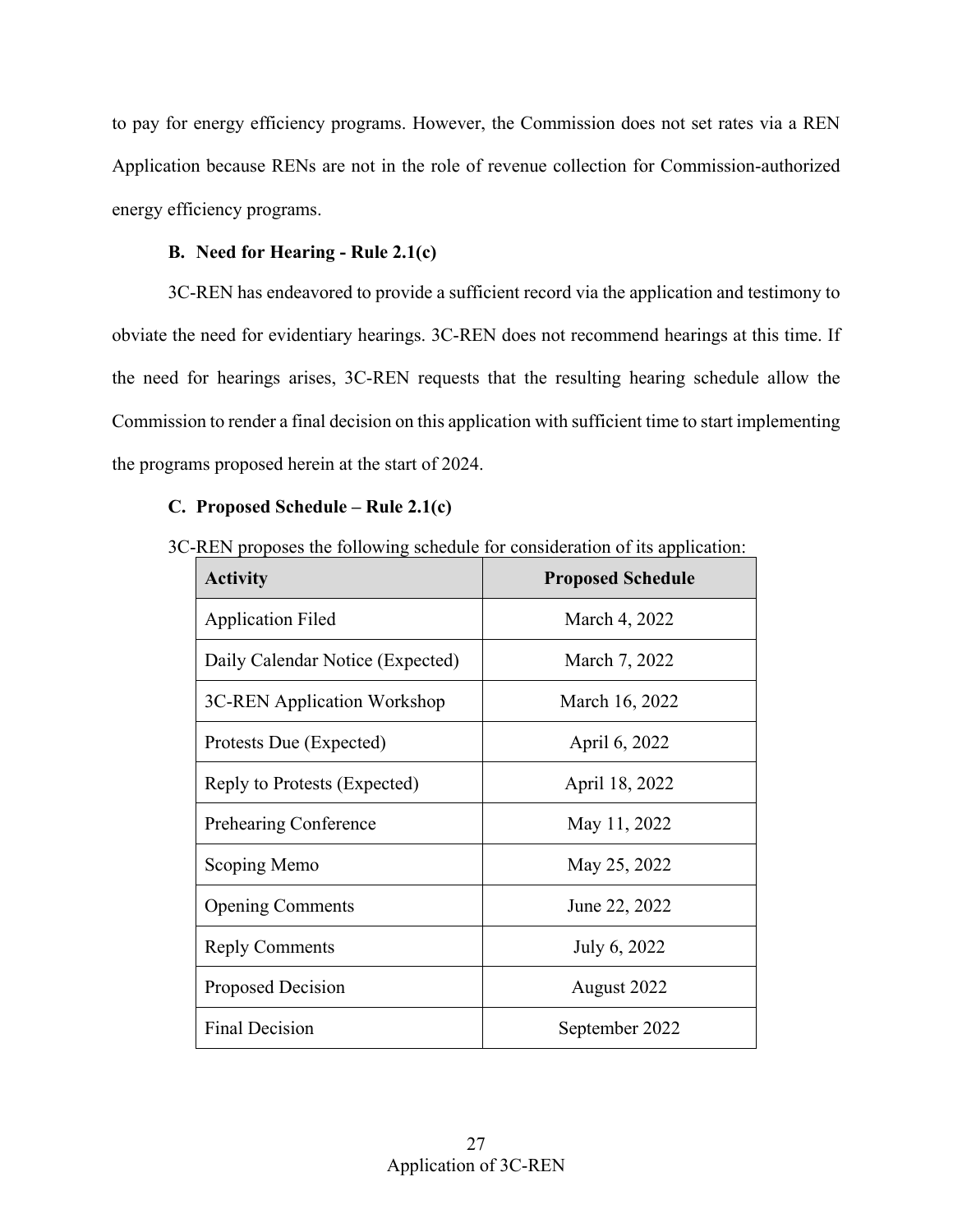## <span id="page-30-0"></span>**D. Legal Name and Principal Place of Business – Rule 2.1(a)**

The legal name and principal place of business of the Applicant is:

COUNTY OF VENTURA 800 S. Victoria Avenue, L#1940 Ventura, CA 93009

Applicant is a county formed under the laws of California.

### <span id="page-30-1"></span> **E. Correspondence and Communication Regarding This Application - Rule 2.1.(b)**

All correspondence and communications regarding this application should be addressed to:

Email: **beth**@emk-law.com Ventura, CA 93009 Elizabeth M. Kelly Alejandra Téllez LAW OFFICE OF ELIZABETH KELLY Program Management Analyst P.O. Box 225037 County Executive Office San Francisco, CA 94122 COUNTY OF VENTURA Telephone: (415) 535-9998 800 S. Victoria Avenue, L#1940

Counsel for: COUNTY OF VENTURA Telephone: (805) 654-3835 Email: Alejandra.Tellez@ventura.org

### **F. Articles of Incorporation – Rule 2.2**

<span id="page-30-2"></span>County of Ventura, California is a county created by the Statutes of 1871-2, p. 485. The County of Ventura is a legal subdivision of the State of California and was established as a General Law County in 1873. 3C-REN, a program of Applicant, is engaged in the provision of energy efficiency programs under the authority granted by the Commission.

### **G. Authority to Increase Rates Not Applicable – Rule 3.2**

<span id="page-30-3"></span> Company is allocated to 3C-REN. The Rule 3.2 requirements do not apply to this Application because 3C-REN does not request authority to increase rates or to implement changes that would result in increased rates. 3C-REN does not collect revenues for EE programs; rather, energy efficiency funding collected by Pacific Gas and Electric Company, Southern California Edison, and Southern California Gas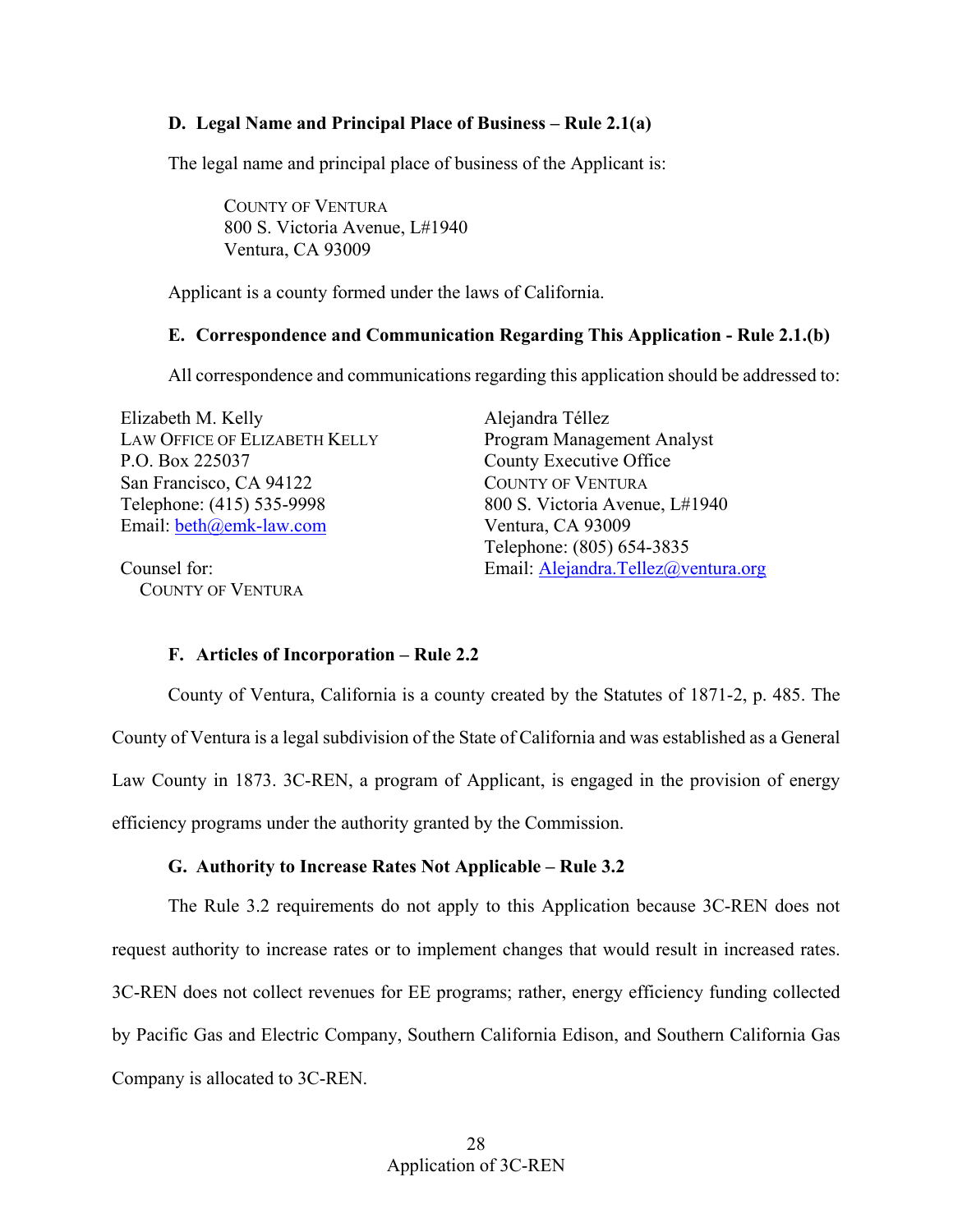### **H. Safety – Rule 2.1(c)**

<span id="page-31-0"></span> In D.16-01-017, the Commission adopted an amendment to Rule 2.1(c) requiring and budget for encouraging its customers to adopt energy savings measures. 3C-REN may contract Applications to clearly state "relevant safety considerations." This Application does not raise any safety issues because it is limited to seeking Commission approval of 3C-REN's goals, strategies, with third parties to provide energy efficiency interventions. 3C-REN's contracts with third-party energy efficiency contractors will address safety and will provide criteria and requirements for providers to safely operate in compliance with legal and regulatory requirements.

### **I. Notice and Service of Application**

<span id="page-31-1"></span> A copy of the Application and Notice of Availability of supporting testimony are being served on the parties of record in R.13-11-005 and Chief Administrative Law Judge Anne Simon.

#### **J. List of Supporting Documents**

<span id="page-31-2"></span>3C-REN includes several documents to support this Application. The separate Notice of Availability served concurrently with this Application includes links to the following documents:

| Exhibit 3C-REN-01  | 3C-REN Strategic Busines Plan 2024-2031 Testimony |
|--------------------|---------------------------------------------------|
| Exhibit 3C-REN -02 | 3C-REN Portfolio Plan 2024-2027 Testimony         |
| Exhibit 3C-REN -03 | 3C-REN Testimony Appendices                       |

### <span id="page-31-3"></span>**X. CONCLUSION**

 The County of Ventura thanks the Commission for its consideration of this Application and for providing 3C-REN with the opportunity to serve its communities in the Counties of San County of Ventura respectfully requests the Commission expeditiously approve this Application. Luis Obispo, Santa Barbara and Ventura with these critical and transformative programs. The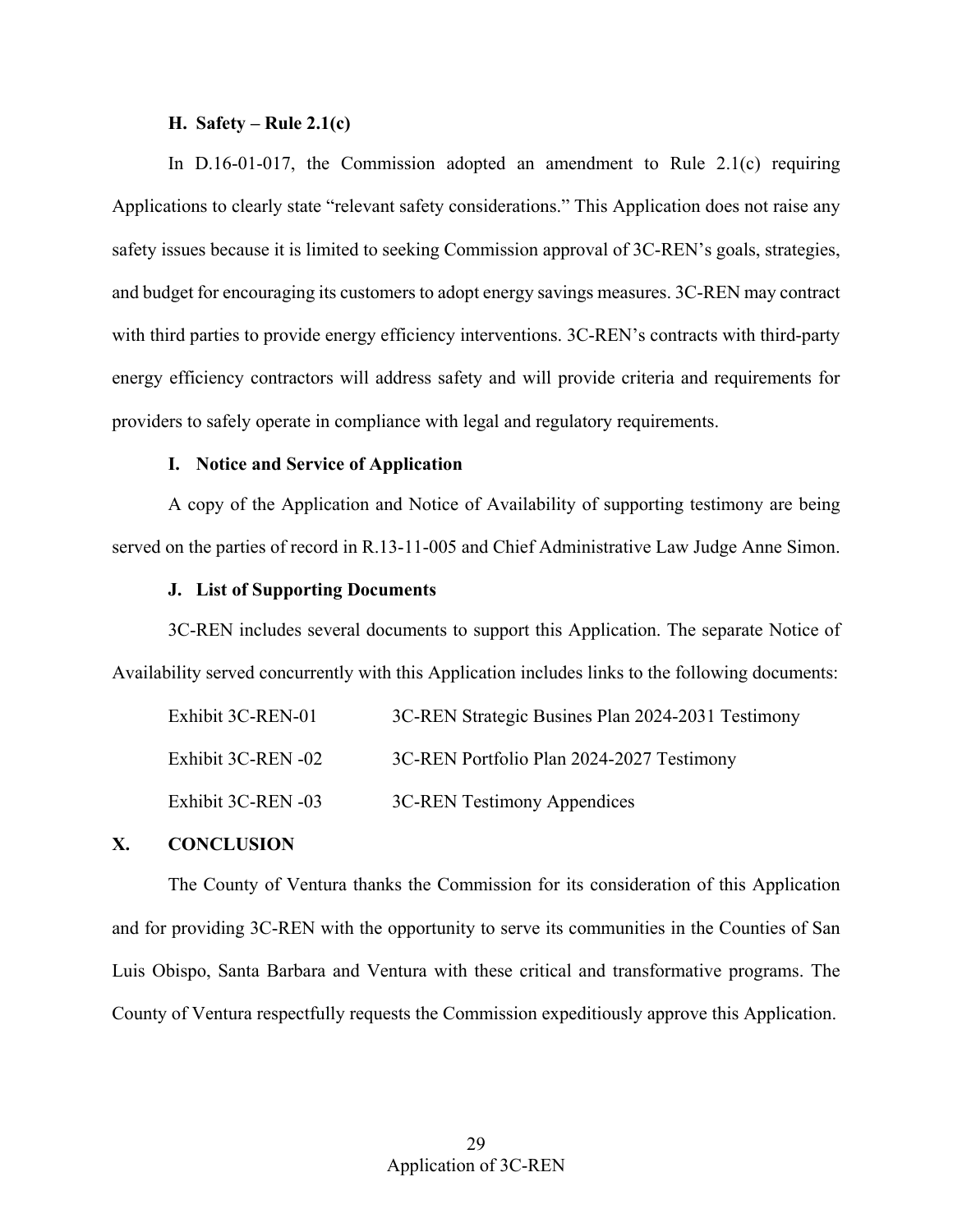Respectfully submitted,

/s/ Elizabeth Kelly Elizabeth M. Kelly Law Office of Elizabeth Kelly P.O. Box 225037 San Francisco, CA 94122 Telephone: (415) 535-9998 Email: [beth@emk-law.com](mailto:beth@emk-law.com) 

Counsel for: COUNTY OF VENTURA

March 4, 2022